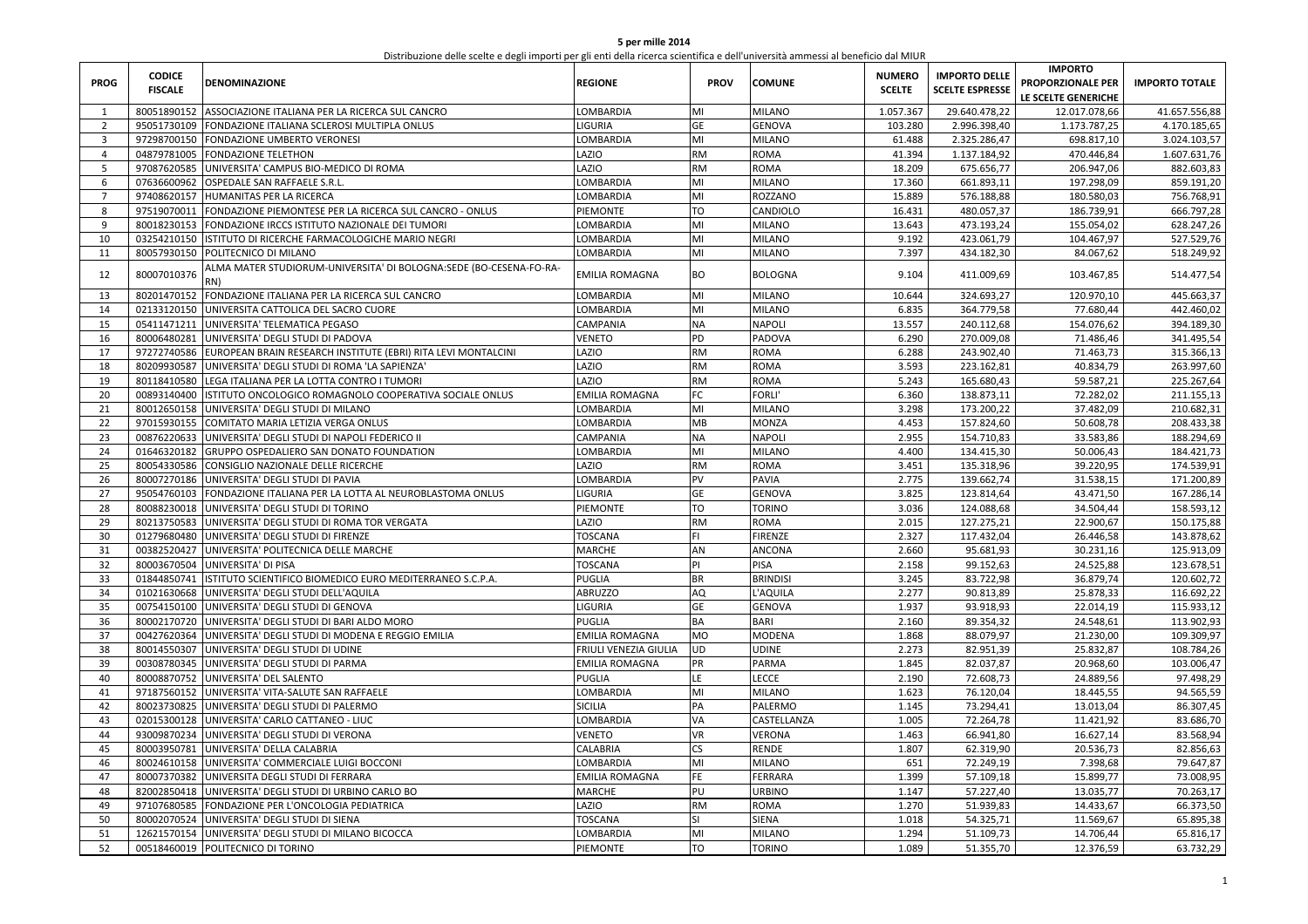| 5 per mille 2014                                                                                                                  |  |
|-----------------------------------------------------------------------------------------------------------------------------------|--|
| Distribuzione delle scelte e degli importi per gli enti della ricerca scientifica e dell'università ammessi al beneficio dal MIUR |  |

| <b>PROG</b> | <b>CODICE</b><br><b>FISCALE</b> | <b>DENOMINAZIONE</b>                                                                                                  | <b>REGIONE</b>        | <b>PROV</b> | <b>COMUNE</b>           | <b>NUMERO</b><br><b>SCELTE</b> | <b>IMPORTO DELLE</b><br><b>SCELTE ESPRESSE</b> | <b>IMPORTO</b><br>PROPORZIONALE PER<br>LE SCELTE GENERICHE | <b>IMPORTO TOTALE</b> |
|-------------|---------------------------------|-----------------------------------------------------------------------------------------------------------------------|-----------------------|-------------|-------------------------|--------------------------------|------------------------------------------------|------------------------------------------------------------|-----------------------|
| 53          | 04400441004                     | UNIVERSITA' DEGLI STUDI ROMA TRE                                                                                      | LAZIO                 | <b>RM</b>   | <b>ROMA</b>             | 902                            | 52.599,13                                      | 10.251,32                                                  | 62.850,45             |
| 54          | 96060410188                     | FONDAZIONE PER LA CURA MINI-INVASIVA TUMORI                                                                           | LOMBARDIA             | PV          | VILLANOVA<br>D'ARDENGHI | 1.339                          | 47.006,63                                      | 15.217,87                                                  | 62.224,50             |
| 55          |                                 | 81001910439 UNIVERSITA' DEGLI STUDI DI CAMERINO                                                                       | <b>MARCHE</b>         | MC          | CAMERINO                | 1.089                          | 47.650,77                                      | 12.376,59                                                  | 60.027,36             |
| 56          |                                 | 80013890324 UNIVERSITA DEGLI STUDI DI TRIESTE                                                                         | FRIULI VENEZIA GIULIA | <b>TS</b>   | <b>TRIESTE</b>          | 886                            | 48.860,93                                      | 10.069,48                                                  | 58.930,41             |
| 57          |                                 | 94045260711 UNIVERSIT? DEGLI STUDI DI FOGGIA                                                                          | <b>PUGLIA</b>         | FG          | <b>FOGGIA</b>           | 1.153                          | 44.367,40                                      | 13.103,96                                                  | 57.471,36             |
| 58          | 97511040152                     | FONDAZIONE ITALIANA DI RICERCA PER LA SLA                                                                             | LOMBARDIA             | MI          | <b>MILANO</b>           | 897                            | 47.200,58                                      | 10.194,49                                                  | 57.395,07             |
| 59          | 01668320151                     | FOND. IRCCS ISTITUTO NEUROLOGICO C.BESTA                                                                              | LOMBARDIA             | MI          | <b>MILANO</b>           | 1.265                          | 41.863,57                                      | 14.376,85                                                  | 56.240,42             |
| 60          |                                 | 98120050178 FONDAZIONE POLIAMBULANZA                                                                                  | LOMBARDIA             | <b>BS</b>   | <b>BRESCIA</b>          | 1.086                          | 43.391,84                                      | 12.342,50                                                  | 55.734,34             |
| 61          | 80019600925                     | UNIVERSITA' DEGLI STUDI DI CAGLIARI                                                                                   | SARDEGNA              | CA          | <b>CAGLIARI</b>         | 1.009                          | 41.620,47                                      | 11.467,38                                                  | 53.087,85             |
| 62          | 80018670655                     | UNIVERSITA' DEGLI STUDI DI SALERNO                                                                                    | CAMPANIA              | SA          | <b>FISCIANO</b>         | 866                            | 41.909,80                                      | 9.842,17                                                   | 51.751,97             |
| 63          |                                 | 97458390586 FONDAZIONE ITALIANA ENDOMETRIOSI ONLUS                                                                    | LAZIO                 | <b>RM</b>   | <b>ROMA</b>             | 1.403                          | 34.069,61                                      | 15.945,23                                                  | 50.014,84             |
| 64          | 92102180285                     | FONDAZIONE PER LA RICERCA BIOMEDICA AVANZATA - ONLUS                                                                  | VENETO                | PD          | PADOVA                  | 757                            | 41.290,21                                      | 8.603,38                                                   | 49.893,59             |
| 65          |                                 | 80000950487 ACCADEMIA DELLA CRUSCA                                                                                    | TOSCANA               | FL.         | <b>FIRENZE</b>          | 752                            | 40.562,13                                      | 8.546,55                                                   | 49.108,68             |
| 66          |                                 | 00448820548 UNIVERSITA' DEGLI STUDI DI PERUGIA                                                                        | <b>UMBRIA</b>         | PG          | PERUGIA                 | 779                            | 40.084,89                                      | 8.853,41                                                   | 48.938,30             |
| 67          | 01320740580                     | AGENZIA NAZIONALE PER LE NUOVE TECNOLOGIE,ENERGIA E LO SVILUPPO<br>ECONOMICO SOSTENIBILE                              | LAZIO                 | <b>RM</b>   | <b>ROMA</b>             | 863                            | 38.034,59                                      | 9.808,08                                                   | 47.842,67             |
| 68          |                                 | 98007650173 UNIVERSITA' DEGLI STUDI DI BRESCIA                                                                        | LOMBARDIA             | <b>BS</b>   | <b>BRESCIA</b>          | 628                            | 39.437,87                                      | 7.137,28                                                   | 46.575,15             |
| 69          | 03154520401                     | ISTITUTO SCIENTIFICO ROMAGNOLO SRL                                                                                    | <b>EMILIA ROMAGNA</b> | FC          | MELDOLA                 | 1.132                          | 32.767,96                                      | 12.865,29                                                  | 45.633,25             |
| 70          | 80004070837                     | UNIVERSITA' DEGLI STUDI DI MESSINA                                                                                    | <b>SICILIA</b>        | ME          | <b>MESSINA</b>          | 663                            | 36.985,04                                      | 7.535,06                                                   | 44.520,10             |
| 71          |                                 | 02044190615 SECONDA UNIVERSITA' DEGLI STUDI DI NAPOLI                                                                 | <b>CAMPANIA</b>       | <b>CE</b>   | <b>CASERTA</b>          | 655                            | 36.428,86                                      | 7.444,14                                                   | 43.873,00             |
| 72          |                                 | 97584670158 FONDAZIONE MALATTIE MIOTONICHE                                                                            | LOMBARDIA             | MI          | <b>MILANO</b>           | 808                            | 34.101,45                                      | 9.183,00                                                   | 43.284,45             |
| 73          |                                 | 00340520220 UNIVERSITA' DEGLI STUDI DI TRENTO                                                                         | <b>TRENTO</b>         | <b>TN</b>   | <b>TRENTO</b>           | 698                            | 30.964,76                                      | 7.932,84                                                   | 38.897,60             |
| 74          |                                 | 80007720271 UNIVERSITA' DEGLI STUDI DI VENEZIA CA' FOSCARI                                                            | VENETO                | VE          | VENEZIA                 | 666                            | 31.247,93                                      | 7.569,15                                                   | 38.817,08             |
|             |                                 | AZIENDA OSPEDALIERO UNIVERSITARIA SAN GIOVANNI DI DIO E RUGGI                                                         |                       |             |                         |                                |                                                |                                                            |                       |
| 75          | 95044230654                     | D'ARAGONA - SCUOLA MEDICA SALERNITANA                                                                                 | CAMPANIA              | SA          | SALERNO                 | 863                            | 27.548,90                                      | 9.808,08                                                   | 37.356,98             |
| 76          | 95064870124                     | -CARE EUROPE CENTRO INTERNAZIONALE PER LE ALTERNATIVE NELLA RICERCA E<br>NELLA DIDATTICA ASSOCIAZIONE DI VOLONTARIATO | <b>LOMBARDIA</b>      | CO          | <b>FENEGRO'</b>         | 963                            | 25.513,69                                      | 10.944,59                                                  | 36.458,28             |
| 77          | 97026980793                     | UNIVERSITA' DEGLI STUDI DI CATANZARO 'MAGNA GRAECIA'                                                                  | CALABRIA              | <b>CZ</b>   | CATANZARO               | 705                            | 27.335,11                                      | 8.012,39                                                   | 35.347,50             |
| 78          | 84001850589                     | ISTITUTO NAZIONALE DI FISICA NUCLEARE (I.N.F.N.)                                                                      | LAZIO                 | <b>RM</b>   | <b>FRASCATI</b>         | 578                            | 27.974,64                                      | 6.569,03                                                   | 34.543,67             |
| 79          | 97107700821                     | CENTRO DI ONCOBIOLOGIA SPERIMENTALE                                                                                   | <b>SICILIA</b>        | PA          | PALERMO                 | 820                            | 24.829,15                                      | 9.319,38                                                   | 34.148,53             |
| 80          | 93008800505                     | SCUOLA SUP. STUDI UNIV. E PERFEZIONAMENTO 'S.ANNA'                                                                    | TOSCANA               | PI          | <b>PISA</b>             | 471                            | 28.731,08                                      | 5.352,96                                                   | 34.084,04             |
| 81          | 97024640589                     | FONDAZIONE "ISTITUTO GRAMSCI"ONLUS                                                                                    | LAZIO                 | <b>RM</b>   | <b>ROMA</b>             | 553                            | 27.412,45                                      | 6.284,90                                                   | 33.697,35             |
| 82          | 04378020632                     | CEINGE BIOTECNOLOGIE AVANZATE                                                                                         | CAMPANIA              | <b>NA</b>   | <b>NAPOLI</b>           | 659                            | 25.802,79                                      | 7.489,60                                                   | 33.292,39             |
| 83          |                                 | 80029030568 UNIVERSITA' DEGLI STUDI DELLA TUSCIA                                                                      | LAZIO                 | VT          | <b>VITERBO</b>          | 583                            | 25.911,23                                      | 6.625,85                                                   | 32.537,08             |
| 84          |                                 | 92008370709 UNIVERSITA' DEGLI STUDI DEL MOLISE                                                                        | <b>MOLISE</b>         | CB          | <b>CAMPOBASSO</b>       | 655                            | 25.042,58                                      | 7.444,14                                                   | 32.486,72             |
| 85          | 02635620582                     | LIBERA UNIVERSITA' MARIA SS. ASSUNTA                                                                                  | LAZIO                 | <b>RM</b>   | <b>ROMA</b>             | 416                            | 27.435,71                                      | 4.727,88                                                   | 32.163,59             |
| 86          |                                 | 90014420690 FONDAZIONE NEGRI SUD                                                                                      | <b>ABRUZZO</b>        | CH          | SANTA MARIA IMBARO      | 891                            | 21.494,80                                      | 10.126,30                                                  | 31.621,10             |
| 87          | 94011710541                     | ASSOCIAZIONE UMBRA PER LA LOTTA CONTRO IL CANCRO                                                                      | <b>UMBRIA</b>         | PG          | PERUGIA                 | 848                            | 21.587,49                                      | 9.637,60                                                   | 31.225,09             |
| 88          | 04724150968                     | FONDAZIONE IRCCS CA' GRANDA OSPEDALE MAGGIORE POLICLINICO                                                             | LOMBARDIA             | MI          | <b>MILANO</b>           | 544                            | 24.725,77                                      | 6.182,61                                                   | 30.908,38             |
| 89          |                                 | 92009810349 G.O.I.R.C. GRUPPO ONC. ITALIANO DI RICERCA CLINICA                                                        | <b>EMILIA ROMAGNA</b> | PR          | <b>PARMA</b>            | 712                            | 22.781,58                                      | 8.091,95                                                   | 30.873,53             |
| 90          | 97741100016                     | ISTITUTO BRUNO LEONI-FONDAZIONE                                                                                       | PIEMONTE              | TO          | <b>TORINO</b>           | 223                            | 28.255,42                                      | 2.534,42                                                   | 30.789,84             |
| 91          | 01846550638                     | ASSOCIAZIONE ISTITUTO PER RICERCHE ED ATTIVITA'EDUCATIVE                                                              | CAMPANIA              | <b>NA</b>   | <b>NAPOLI</b>           | 585                            | 23.712,10                                      | 6.648,58                                                   | 30.360,68             |
| 92          | 00196350904                     | UNIVERSITA' DEGLI STUDI DI SASSARI                                                                                    | SARDEGNA              | <b>SS</b>   | SASSARI                 | 541                            | 24.130,81                                      | 6.148,52                                                   | 30.279,33             |
| 93          | 81006500607                     | UNIVERSITA' DEGLI STUDI DI CASSINO E DEL LAZIO MERIDIONALE                                                            | LAZIO                 | <b>FR</b>   | CASSINO                 | 501                            | 24.350,85                                      | 5.693,91                                                   | 30.044,76             |
| 94          |                                 | 96003410766 UNIVERSITA' DEGLI STUDI DELLA BASILICATA                                                                  | <b>BASILICATA</b>     | PZ          | POTENZA                 | 625                            | 22.894,79                                      | 7.103,19                                                   | 29.997,98             |
| 95          |                                 | 80201430586 FONDAZ ISTITUTO PASTEUR                                                                                   | LAZIO                 | <b>RM</b>   | <b>ROMA</b>             | 433                            | 24.804,17                                      | 4.921,09                                                   | 29.725,26             |
| 96          | 97138260589                     | <b>FONDAZIONE SANTA LUCIA</b>                                                                                         | LAZIO                 | <b>RM</b>   | <b>ROMA</b>             | 554                            | 21.963,43                                      | 6.296,26                                                   | 28.259,69             |
| 97          |                                 | 97245860156 FONDAZIONE HUMANITAS                                                                                      | LOMBARDIA             | MI          | ROZZANO                 | 378                            | 23.658,48                                      | 4.296,01                                                   | 27.954,49             |
| 98          | 80018240632                     | UNIVERSITA' DEGLI STUDI DI NAPOLI "PARTHENOPE"                                                                        | CAMPANIA              | <b>NA</b>   | <b>NAPOLI</b>           | 517                            | 21.800,50                                      | 5.875,76                                                   | 27.676,26             |
| 99          | 80005050507                     | SCUOLA NORMALE SUPERIORE DI PISA                                                                                      | TOSCANA               | PI          | PISA                    | 354                            | 23.570,06                                      | 4.023,24                                                   | 27.593,30             |
| 100         | 80437930581                     | <b>ISTITUTO PAOLO VI</b>                                                                                              | LAZIO                 | <b>RM</b>   | <b>ROMA</b>             | 700                            | 18.661,35                                      | 7.955,57                                                   | 26.616,92             |
| 101         |                                 | 97121070151 FONDAZIONE DELL'ISTITUTO EUROPEO DI ONCOLOGIA                                                             | LOMBARDIA             | MI          | <b>MILANO</b>           | 539                            | 20.306,93                                      | 6.125,79                                                   | 26.432,72             |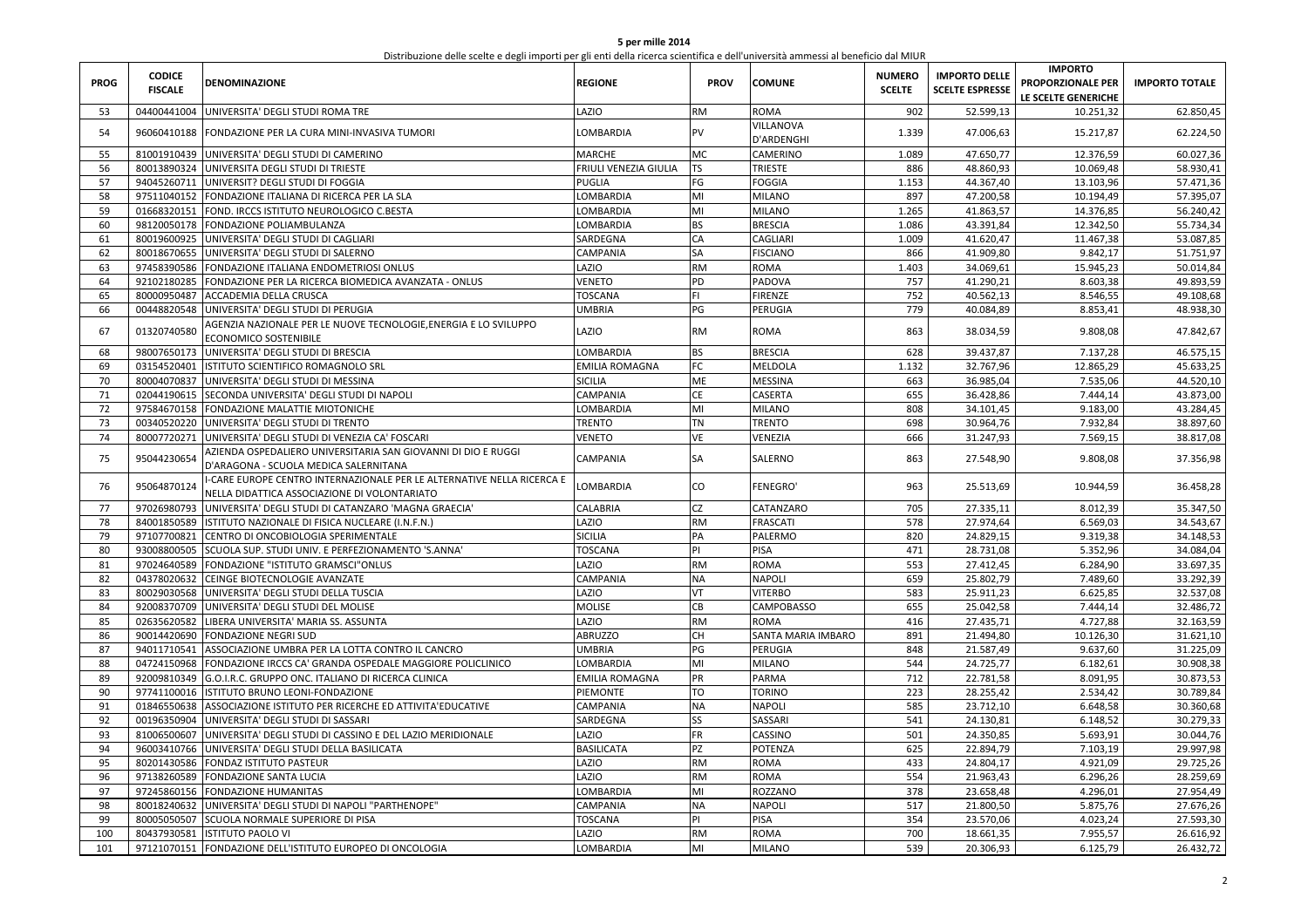| 5 per mille 2014                                                                                                                  |
|-----------------------------------------------------------------------------------------------------------------------------------|
| Distribuzione delle scelte e degli importi per gli enti della ricerca scientifica e dell'università ammessi al beneficio dal MIUR |

| <b>PROG</b> | <b>CODICE</b><br><b>FISCALE</b> | <b>DENOMINAZIONE</b>                                                   | REGIONE               | <b>PROV</b> | <b>COMUNE</b>            | <b>NUMERO</b><br><b>SCELTE</b> | <b>IMPORTO DELLE</b><br><b>SCELTE ESPRESSE</b> | <b>IMPORTO</b><br><b>PROPORZIONALE PER</b><br>LE SCELTE GENERICHE | <b>IMPORTO TOTALE</b> |
|-------------|---------------------------------|------------------------------------------------------------------------|-----------------------|-------------|--------------------------|--------------------------------|------------------------------------------------|-------------------------------------------------------------------|-----------------------|
| 102         | 94021400026                     | UNIVERSITA' DEGLI STUDI DEL PIEMONTE ORIENTALE 'AMEDEO AVOGADRO'       | PIEMONTE              | ٧C          | VERCELLI                 | 426                            | 21.245,82                                      | 4.841,53                                                          | 26.087,35             |
| 103         | 91035980860                     | ASSISTENZA GUIDA ONCOLOGICA ONLUS                                      | <b>SICILIA</b>        | EN          | <b>NICOSIA</b>           | 878                            | 15.750,74                                      | 9.978,56                                                          | 25.729,30             |
| 104         | 00177050432                     | UNIVERSITA' DEGLI STUDI DI MACERATA                                    | <b>MARCHE</b>         | MC          | <b>MACERATA</b>          | 429                            | 20.312,14                                      | 4.875,63                                                          | 25.187,77             |
| 105         |                                 | 80004350163 UNIVERSITA' DEGLI STUDI DI BERGAMO                         | LOMBARDIA             | BG          | <b>BERGAMO</b>           | 400                            | 20.607,28                                      | 4.546,04                                                          | 25.153,32             |
| 106         | 80050700634                     | ISTITUTO ITALIANO PER GLI STUDI FILOSOFICI FONDATA DA GERARD           | CAMPANIA              | NA          | <b>NAPOLI</b>            | 368                            | 19.634,61                                      | 4.182,36                                                          | 23.816,97             |
| 107         |                                 | 92012890676 UNIVERSITA' DEGLI STUDI DI TERAMO                          | ABRUZZO               | TE          | <b>TERAMO</b>            | 558                            | 17.462,29                                      | 6.341,72                                                          | 23.804,01             |
| 108         | 00055590327                     | IST.NAZIONALE DI OCEANOGRAFIA E DI GEOFISICA SPERIMENTALE OGS          | FRIULI VENEZIA GIULIA | TS          | SGONICO                  | 501                            | 17.755,07                                      | 5.693,91                                                          | 23.448,98             |
| 109         |                                 | 95039180120 UNIVERSITA' DEGLI STUDI DELL'INSUBRIA                      | LOMBARDIA             | VA          | VARESE                   | 298                            | 19.424,34                                      | 3.386,80                                                          | 22.811,14             |
| 110         | 93051590722                     | POLITECNICO DI BARI                                                    | PUGLIA                | BA          | <b>BARI</b>              | 493                            | 16.404,54                                      | 5.602,99                                                          | 22.007,53             |
| 111         |                                 | 02508710585 LUISS GUIDO CARLI                                          | LAZIO                 | <b>RM</b>   | ROMA                     | 104                            | 20.782,58                                      | 1.181,97                                                          | 21.964,55             |
| 112         |                                 | 02233580162 FONDAZIONE FAMIGLIA LEGLER                                 | LOMBARDIA             | BG          | <b>BREMBATE DI SOPRA</b> | $\overline{7}$                 | 21.570,99                                      | 79,56                                                             | 21.650,55             |
| 113         | 95169260163                     | FONDAZIONE PER LA RICERCA OSPEDALE MAGGIORE DI BERGAMO                 | LOMBARDIA             | BG          | BERGAMO                  | 385                            | 16.799,56                                      | 4.375,56                                                          | 21.175,12             |
| 114         |                                 | 01114010620 UNIVERSITA' DEGLI STUDI DEL SANNIO                         | CAMPANIA              | BN          | <b>BENEVENTO</b>         | 403                            | 15.386,12                                      | 4.580,13                                                          | 19.966,25             |
| 115         |                                 | 80035060328 SCUOLA INTERNAZIONALE SUPERIORE DI STUDI AVANZATI          | FRIULI VENEZIA GIULIA | <b>TS</b>   | <b>TRIESTE</b>           | 336                            | 15.386,50                                      | 3.818,67                                                          | 19.205,17             |
| 116         | 00727270720                     | ISTITUTO TUMORI ' GIOVANNI PAOLO II'I.R.C.C.S.                         | PUGLIA                | BA          | <b>BARI</b>              | 567                            | 12.697,21                                      | 6.444,01                                                          | 19.141,22             |
| 117         |                                 | 97491510158 FONDAZIONE GIANCARLA VOLLARO                               | LOMBARDIA             | MI          | <b>MILANO</b>            | 44                             | 18.514,41                                      | 500,06                                                            | 19.014,47             |
| 118         |                                 | 97220210583 ISTITUTO NAZIONALE DI ASTROFISICA                          | <b>AZIO</b>           | <b>RM</b>   | ROMA                     | 327                            | 15.154,94                                      | 3.716,39                                                          | 18.871,33             |
| 119         |                                 | 02071230649 BIOGEM S.C.AR.L.                                           | CAMPANIA              | AV          | ARIANO IRPINO            | 391                            | 14.390,20                                      | 4.443,75                                                          | 18.833,95             |
| 120         |                                 | 93002750698 UNIVERSITA' DEGLI STUDI G. D'ANNUNZIO DI CHIETI - PESCARA  | ABRUZZO               | CH          | <b>CHIETI</b>            | 285                            | 15.360,92                                      | 3.239,05                                                          | 18.599,97             |
| 121         |                                 | 80002210070 ENTE PARCO NAZIONALE GRAN PARADISO                         | PIEMONTE              | TO          | <b>TORINO</b>            | 454                            | 13.385,44                                      | 5.159,75                                                          | 18.545,19             |
| 122         | 97629860012                     | ASSOCIAZIONE LEVI-MONTALCINI A.P.S.                                    | PIEMONTE              | TO          | <b>TORINO</b>            | 395                            | 13.926,09                                      | 4.489,21                                                          | 18.415,30             |
| 123         |                                 | 03999760964 CENTRO DISABILITA' NEUROMOTORIE INFANTILI - ARIEL          | LOMBARDIA             | MI          | ROZZANO                  | 292                            | 14.042,34                                      | 3.318,61                                                          | 17.360,95             |
| 124         |                                 | 02790511212 CONSORZIO SICTA                                            | CAMPANIA              | <b>NA</b>   | <b>NAPOLI</b>            | 269                            | 14.298,88                                      | 3.057,21                                                          | 17.356,09             |
| 125         | 00297640633                     | UNIVERSITA' DEGLI STUDI DI NAPOLI - L'ORIENTALE                        | CAMPANIA              | <b>NA</b>   | NAPOLI                   | 308                            | 12.400,91                                      | 3.500,45                                                          | 15.901,36             |
| 126         |                                 | 97358780159   IFOM - FONDAZIONE ISTITUTO FIRC DI ONCOLOGIA MOLECOLARE  | LOMBARDIA             | MI          | <b>MILANO</b>            | 276                            | 12.668,69                                      | 3.136,77                                                          | 15.805,46             |
| 127         |                                 | 08387721007 FONDAZIONE AMD ONLUS                                       | <b>AZIO</b>           | <b>RM</b>   | ROMA                     | 400                            | 11.220,28                                      | 4.546,04                                                          | 15.766,32             |
| 128         | 95024300105                     | ISTITUTO SUPERIORE DI ONCOLOGIA                                        | LIGURIA               | GE          | <b>GENOVA</b>            | 350                            | 11.321,20                                      | 3.977,78                                                          | 15.298,98             |
| 129         |                                 | 97390750152 FONDAZIONE D'AMICO PER LA RICERCA SULLE MALATTIE RENALI    | LOMBARDIA             | MI          | <b>MILANO</b>            | 311                            | 11.686,54                                      | 3.534,55                                                          | 15.221,09             |
| 130         |                                 | 97020090581 CENTRO PER LA LOTTA CONTRO L'INFARTO FONDAZIONE ONLUS      | <b>AZIO</b>           | <b>RM</b>   | ROMA                     | 242                            | 12.421,10                                      | 2.750,35                                                          | 15.171,45             |
| 131         | 97604190583                     | ASSOCIAZIONE AURORA TOMASELLI RICERCA E PREVENZIONE                    | LAZIO                 | <b>RM</b>   | ROMA                     | 240                            | 12.433,85                                      | 2.727,62                                                          | 15.161,47             |
| 132         |                                 | 01409470802 UNIVERSITA' PER STRANIERI DANTE ALIGHIERI                  | CALABRIA              | RC          | REGGIO CALABRIA          | 365                            | 10.984,50                                      | 4.148,26                                                          | 15.132,76             |
| 133         |                                 | 80009280274 UNIVERSITA' IUAV DI VENEZIA                                | VENETO                | VE          | VENEZIA                  | 269                            | 11.870,53                                      | 3.057,21                                                          | 14.927,74             |
| 134         |                                 | 96160620587 FACOLTA' VALDESE DI TEOLOGIA                               | LAZIO                 | <b>RM</b>   | <b>ROMA</b>              | 264                            | 11.008,06                                      | 3.000,39                                                          | 14.008,45             |
| 135         |                                 | 80040520639 UNIVERSITA' DEGLI STUDI SUOR ORSOLA BENINCASA              | CAMPANIA              | <b>NA</b>   | <b>NAPOLI</b>            | 189                            | 11.743,18                                      | 2.148,00                                                          | 13.891,18             |
| 136         |                                 | 02213100429 FONDAZIONE DI MEDICINA MOLECOLARE E TERAPIA CELLULARE      | MARCHE                | AN          | ANCONA                   | 269                            | 10.800,50                                      | 3.057,21                                                          | 13.857,71             |
| 137         | 80186250587                     | SCUOLA ARCHEOLOGICA ITALIANA DI ATENE                                  | LAZIO                 | <b>RM</b>   | <b>ROMA</b>              | 210                            | 11.385,16                                      | 2.386,67                                                          | 13.771,83             |
| 138         |                                 | 04532710631 C.I.R.A. SCPA CENTRO ITALIANO RICERCHE AEROSPAZIALI        | CAMPANIA              | СE          | CAPUA                    | 209                            | 11.144,92                                      | 2.375,31                                                          | 13.520,23             |
| 139         | 80126810581                     | ISTITUTO NAZIONALE DI ALTA MATEMATICA FRANCESCO SEVERI                 | LAZIO                 | <b>RM</b>   | ROMA                     | 175                            | 10.875,93                                      | 1.988,89                                                          | 12.864,82             |
| 140         | 01094410865                     | LIBERA UNIVERSITA' DELLA SICILIA CENTRALE " KORE '                     | <b>SICILIA</b>        | EN          | <b>ENNA</b>              | 229                            | 9.587,53                                       | 2.602,61                                                          | 12.190,14             |
| 141         | 97264380151                     | ASSOCIAZIONE BELLADONNA                                                | LOMBARDIA             | MI          | <b>MILANO</b>            | 176                            | 9.934,99                                       | 2.000,26                                                          | 11.935,25             |
| 142         |                                 | 95094390135 FONDAZIONE PAOLO SORBINI PER LA SCIENZA DELL'ALIMENTAZIONE | LOMBARDIA             | CO          | ZELBIO                   | 65                             | 10.663,65                                      | 738,73                                                            | 11.402,38             |
| 143         |                                 | 97154650580 FONDAZIONE G.I.M.EM.A. - FRANCO MANDELLI O.N.L.U.S.        | LAZIO                 | <b>RM</b>   | <b>ROMA</b>              | 220                            | 8.278,59                                       | 2.500,32                                                          | 10.778,91             |
| 144         |                                 | 08447281000 UNIVERSITA' DEGLI STUDI EUROPEA                            | <b>AZIO</b>           | <b>RM</b>   | ROMA                     | 154                            | 9.028,28                                       | 1.750,22                                                          | 10.778,50             |
| 145         | 94070130482                     | FONDAZIONE PER IL TUO CUORE - HEART CARE FOUNDATION ONLUS              | <b>TOSCANA</b>        | FL.         | <b>FIRENZE</b>           | 224                            | 8.174,81                                       | 2.545,78                                                          | 10.720,59             |
| 146         | 02320670272                     | FONDAZIONE BANCA DEGLI OCCHI DEL VENETO - ONLUS                        | VENETO                | VE          | VENEZIA                  | 286                            | 7.441,94                                       | 3.250,42                                                          | 10.692,36             |
| 147         |                                 | 03537600169 IST. SUP. DI STUDI MUSICALI G.DONIZETTI                    | LOMBARDIA             | ВG          | <b>BERGAMO</b>           | 228                            | 8.028,36                                       | 2.591,24                                                          | 10.619,60             |
| 148         | 04338320379                     | ISTITUTO NAZIONALE PER LE RICERCHE CARDIOVASCOLARI                     | EMILIA ROMAGNA        | BO          | <b>BOLOGNA</b>           | 210                            | 7.965,24                                       | 2.386,67                                                          | 10.351,91             |
| 149         | 80150910109                     | SOCIETA' ITALIANA DI RADIOLOGIA MEDICA                                 | <b>LOMBARDIA</b>      | MI          | <b>MILANO</b>            | 64                             | 9.586,80                                       | 727,37                                                            | 10.314,17             |
| 150         | 02049080175                     | VINCENZO FOPPA SOCIETA' COOPERATIVA SOCIALE ONLUS                      | <b>LOMBARDIA</b>      | BS          | <b>BRESCIA</b>           | 170                            | 8.312,61                                       | 1.932,07                                                          | 10.244,68             |
| 151         | 80096530151                     | CONSERVATORIO STATALE DI MUSICA - GIUSEPPE VERDI-                      | <b>LOMBARDIA</b>      | MI          | MILANO                   | 132                            | 8.130,02                                       | 1.500,19                                                          | 9.630,21              |
| 152         | 96295330581                     | FONDAZIONE FUCI PER LA FORMAZIONE DELLA GIOVENTU' UNIVERSITARIA        | <b>AZIO</b>           | <b>RM</b>   | ROMA                     | 124                            | 8.160,98                                       | 1.409,27                                                          | 9.570,25              |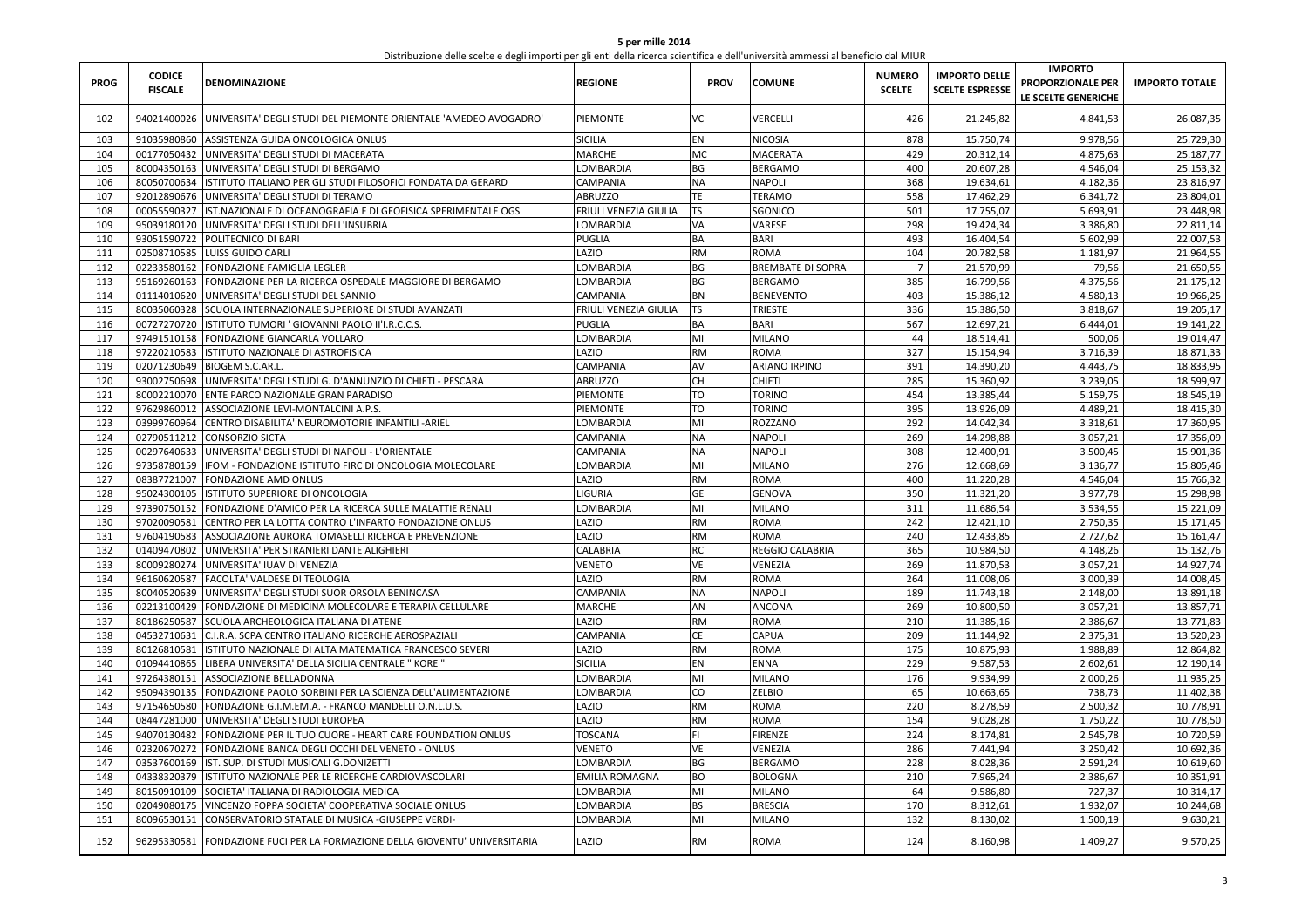| 5 per mille 2014                                                                                                                  |
|-----------------------------------------------------------------------------------------------------------------------------------|
| Distribuzione delle scelte e degli importi per gli enti della ricerca scientifica e dell'università ammessi al beneficio dal MIUR |

| 153<br>80071270153 LIBERA UNIVERSITA' DI LINGUE E COMUNICAZIONE IULM<br>LOMBARDIA<br>MI<br><b>MILANO</b><br>89<br>8.373,25<br>1.011,49<br>9.384,74<br><b>ROMA</b><br>179<br>9.297,02<br>154<br>06838821004  ISTITUTO NAZIONALE DI GEOFISICA E VULCANOLOGIA<br>LAZIO<br>RM<br>7.262,67<br>2.034,35<br>LAZIO<br>155<br>01588020584 SOCIETA' GEOGRAFICA ITALIANA ONLUS<br><b>RM</b><br><b>ROMA</b><br>105<br>7.908.63<br>1.193,34<br>9.101,97<br>LAZIO<br>156<br>80203690583<br>CONSERVATORIO DI MUSICA S. CECILIA<br>RM<br><b>ROMA</b><br>122<br>7.515,14<br>1.386,54<br>8.901,68<br>157<br>06909360635 AZIENDA OSPEDALIERA UNIVERSITARIA FEDERICO II<br>CAMPANIA<br>NΑ<br><b>NAPOLI</b><br>206<br>6.510,91<br>2.341,21<br>8.852,12<br>8.817,72<br>158<br>80009870736 ASSOCIAZIONE PROVINCIALE ALLEVATORI TARANTO<br>PUGLIA<br>TA<br><b>TARANTO</b><br>166<br>6.931,11<br>1.886,61<br>8.630,90<br>159<br>91267200375 FONDAZIONE IRET<br>EMILIA ROMAGNA<br>ВO<br><b>OZZANO DELL'EMILIA</b><br>151<br>6.914,77<br>1.716,13<br>160<br>80092330010 CONSERVATORIO STATALE DI MUSICA G.VERDI DI TORINO<br>TO<br>144<br>6.904,14<br>1.636,57<br>8.540,71<br>PIEMONTE<br><b>TORINO</b><br>ВO<br>132<br>8.281,11<br>161<br>00336020375 UNIONE MATEMATICA ITALIANA<br>EMILIA ROMAGNA<br><b>BOLOGNA</b><br>6.780,92<br>1.500,19<br>162<br>92045270524 NIBIT(NETWORK ITALIANO PER LA BIOTERAPIA DEI TUMORI)<br>TOSCANA<br>SI<br><b>SIENA</b><br>157<br>6.488,09<br>1.784,32<br>8.272,41<br>8.229,58<br>163<br>97267510150 FONDAZIONE BETTINO CRAXI<br>MI<br><b>MILANO</b><br>168<br>6.320,24<br>1.909,34<br>LOMBARDIA<br>AZIO.<br>RM<br>167<br>8.221,81<br>164<br>97063200584<br>CONSORZIO INTERUNIVERSITARIO PER I TRAPIANTI D'ORGANO<br><b>ROMA</b><br>6.323,84<br>1.897,97<br>165<br>07154361005<br>UNIVERSITA' DEGLI STUDI GUGLIELMO MARCONI - TELEMATICA<br>LAZIO<br>RM<br><b>ROMA</b><br>121<br>6.729,19<br>1.375,18<br>8.104,37<br>RC<br>92080380808<br><b>CALABRIA</b><br><b>REGGIO DI CALABRIA</b><br>211<br>5.346,28<br>2.398,04<br>7.744,32<br>166<br>ISTITUTO DI RICERCA PER L'INNOVAZIONE E LA TECNOLOGIA NEL MEDITERRANEO<br><b>RM</b><br>167<br>97600060582<br>ASSOCIAZIONE SCIENZA PER AMORE<br>LAZIO<br><b>ROMA</b><br>175<br>5.720,69<br>1.988,89<br>7.709,58<br>168<br>93135620875 FONDAZIONE FULVIO FRISONE<br>SICILIA<br>CATANIA<br>123<br>6.010,87<br>1.397,91<br>7.408,78<br>СT<br>FL.<br>7.212,87<br>169<br>04988220481<br>IL GIARDINO DI ARCHIMEDE<br><b><i>FOSCANA</i></b><br><b>FIRENZE</b><br>111<br>5.951,34<br>1.261,53<br>7.192,62<br>170<br>97094200157 FONDAZIONE ITALIANA PER IL CUORE - ITALIAN HEART FOUNDA<br>LOMBARDIA<br>MI<br><b>MILANO</b><br>166<br>5.306,01<br>1.886,61<br>171<br>80012990273<br>CONSERVATORIO DI MUSICA "BENEDETTO MARCELLO"<br>VE<br>VENEZIA<br>84<br>6.219,08<br>954,67<br>7.173,75<br>VENETO<br>VENETO<br>VR<br>153<br>1.738,86<br>7.163,10<br>172<br>80012500239 CONSERVATORIO STATALE DI MUSICA "E. F. DALL'ABACO"<br><b>VERONA</b><br>5.424,24<br>173<br>90023310155 FONDAZIONE GOLGI CENCI<br>LOMBARDIA<br>MI<br>ABBIATEGRASSO<br>115<br>5.583,40<br>1.306,99<br>6.890,39<br>FONDAZIONE MARIO NEGRI SUD- CENTRO DI RICERCHE FARMACOLOGICHE E<br>00346290695<br><b>ABRUZZO</b><br>CH<br>200<br>4.519,76<br>2.273,02<br>6.792,78<br>174<br><b>SANTA MARIA IMBARO</b><br><b>BIOMEDICHE</b><br>97609380585<br>LAZIO<br>LT.<br>175<br>FONDAZIONE EPILESSIA LICE ONLUS<br>LATINA<br>166<br>4.895,17<br>1.886,61<br>6.781,78<br>LIGURIA<br>6.752,04<br>176<br>95095220109 FONDAZIONE AIOM<br>GЕ<br><b>GENOVA</b><br>96<br>5.660,99<br>1.091,05<br>177<br>LIGURIA<br>sv<br>120<br>6.673,30<br>92085010095<br>CENTRO INTERNAZIONALE IN MONITORAGGIO AMBIENTALE<br>SAVONA<br>5.309,49<br>1.363,81<br>6.588,61<br>178<br>80007520499<br>CONSORZIO PROVINCIALE PER L'ISTITUTO MUSICALE P. MASCAGNI<br>TOSCANA<br>LI.<br><b>LIVORNO</b><br>159<br>4.781,56<br>1.807,05<br><b>CASTIGLIONE DELLE</b><br>90018900200 PALAZZO BONDONI PASTORIO<br>LOMBARDIA<br>MN<br>5.753,14<br>784,19<br>6.537,33<br>179<br>69<br><b>STIVIERE</b><br>TS<br><b>TRIESTE</b><br>136<br>4.817,07<br>1.545,65<br>6.362,72<br>180<br>90031700322 CENTRO INTERNAZIONALE DI ING. GENETICA E BIOTECNOLOGIE<br>FRIULI VENEZIA GIULIA<br>6.308,28<br>181<br>92007100842 ISTITUTO SUPERIORE DI STUDI MUSICALI "ARTURO TOSCANINI"<br>SICILIA<br>AG<br>RIBERA<br>74<br>5.467,26<br>841,02<br>77<br>6.043,44<br>182<br>97207790821<br><b>SICILIA</b><br>PA<br>PALERMO<br>5.168,33<br>875,11<br><b>FONDAZIONE RI.MED</b><br>GE<br>122<br>6.032,93<br>183<br>92041960409  INTERGRUPPO MELANOMA ITALIANO<br><b>IGURIA</b><br><b>GENOVA</b><br>4.646,39<br>1.386,54<br>184<br>80007670666 CONSERVATORIO DI MUSICA ALFREDO CASELLA<br><b>ABRUZZO</b><br>AQ<br>L'AQUILA<br>125<br>4.567,90<br>1.420,64<br>5.988,54<br><b>BS</b><br>133<br>5.954,90<br>185<br>03472380173 FONDAZIONE GIORGIO BRUNELLI ESCRI ONLUS<br><b>OMBARDIA</b><br><b>CELLATICA</b><br>4.443,34<br>1.511,56<br>RC<br>4.868,78<br>5.948,46<br>186<br>80006510806 UNIVERSITA' DEGLI STUDI MEDITERRANEA DI REGGIO CALABRIA<br>CALABRIA<br>REGGIO CALABRIA<br>95<br>1.079,68<br>187<br>80043230103 CONSERVATORIO DI MUSICA NICOLO' PAGANINI-GENOVA<br>GE<br>107<br>4.543,82<br>1.216,07<br>5.759,89<br>LIGURIA<br><b>GENOVA</b><br>188<br>90027520130 UNIVERSITA' TELEMATICA E-CAMPUS<br>CO<br>116<br>4.377,77<br>1.318,35<br>5.696,12<br>LOMBARDIA<br>NOVEDRATE<br>189<br>94060760215 LIBERA UNIVERSITA' DI BOLZANO<br><b>BOLZANO</b><br>ВZ<br>BOLZANO .BOZEN.<br>51<br>5.112,43<br>579,62<br>5.692,05<br>190<br>95002760247 CONSERVATORIO DI MUSICA DI VICENZA "ARRIGO PEDROLLO"<br><b>VICENZA</b><br>4.182,85<br>1.159,24<br>5.342,09<br>VENETO<br>٧I<br>102<br><b>TS</b><br>191<br>00531590321<br>FRIULI VENEZIA GIULIA<br><b>TRIESTE</b><br>105<br>4.092,67<br>1.193,34<br>5.286,01<br>CONSORZIO PER L'AREA DI RICERCA DI TRIESTE<br>192<br>97369340589 ISTITUTO DI RICERCHE SULLA PUBBLICA AMMINISTRAZIONE<br>LAZIO<br>RM<br><b>ROMA</b><br>23<br>5.008,89<br>261,40<br>5.270,29<br>193<br>01110900154 ISTITUTO DI RICERCHE CHIMICHE E BIOCHIMICHE G. RONZONI<br>LOMBARDIA<br><b>MILANO</b><br>97<br>4.154,38<br>1.102,41<br>5.256,79<br>MI<br>194<br>LAZIO<br>RM<br>75<br>4.378,51<br>5.230,89<br>06911530589 SEMEION CENTRO RICERCHE DI SCIENZE DELLA COMUNICAZIONE<br><b>ROMA</b><br>852,38<br>ACCADEMIA EUROPEA PER LA RICERCA APPLICATA ED IL PERFEZIONAMENTO<br>94032590211<br>PROFESSIONALE - BOLZANO - IN FORMA ABBREVIATA ACCADEMIA EUROPEA<br>BZ<br>4.377,92<br>5.218,94<br>195<br>BOLZANO<br>BOLZANO .BOZEN.<br>74<br>841,02<br><b>BOLZANO</b><br>03939010371 FONDAZIONE MARINO GOLINELLI<br>EMILIA ROMAGNA<br>BO<br><b>BOLOGNA</b><br>63<br>4.486,29<br>716,00<br>5.202,29<br>196<br>197<br>92028270376 FONDAZIONE PER LE SCIENZE RELIGIOSE GIOVANNI XXIII<br>EMILIA ROMAGNA<br>ВO<br><b>BOLOGNA</b><br>36<br>4.736,67<br>409,14<br>5.145,81<br>198<br>MI<br><b>MILANO</b><br>101<br>3.897,02<br>1.147,87<br>5.044,89<br>97611750155 FONDAZIONE CENTRO SAN RAFFAELE<br>LOMBARDIA<br>199<br>91052640553<br>ISTITUTO SUPERIORE DI STUDI MUSICALI "G. BRICCIALDI"<br>UMBRIA<br>TR<br>126<br>3.603,53<br>1.432,00<br>5.035,53<br><b>TERNI</b><br>59<br>200<br>92040460625 UNIVERSITA' TELEMATICA GIUSTINO FORTUNATO<br>CAMPANIA<br>BN<br><b>BENEVENTO</b><br>4.357,87<br>670,54<br>5.028,41 | <b>PROG</b> | <b>CODICE</b><br><b>FISCALE</b> | <b>DENOMINAZIONE</b> | <b>REGIONE</b> | <b>PROV</b> | <b>COMUNE</b> | <b>NUMERO</b><br><b>SCELTE</b> | <b>IMPORTO DELLE</b><br><b>SCELTE ESPRESSE</b> | <b>IMPORTO</b><br><b>PROPORZIONALE PER</b><br>LE SCELTE GENERICHE | <b>IMPORTO TOTALE</b> |
|----------------------------------------------------------------------------------------------------------------------------------------------------------------------------------------------------------------------------------------------------------------------------------------------------------------------------------------------------------------------------------------------------------------------------------------------------------------------------------------------------------------------------------------------------------------------------------------------------------------------------------------------------------------------------------------------------------------------------------------------------------------------------------------------------------------------------------------------------------------------------------------------------------------------------------------------------------------------------------------------------------------------------------------------------------------------------------------------------------------------------------------------------------------------------------------------------------------------------------------------------------------------------------------------------------------------------------------------------------------------------------------------------------------------------------------------------------------------------------------------------------------------------------------------------------------------------------------------------------------------------------------------------------------------------------------------------------------------------------------------------------------------------------------------------------------------------------------------------------------------------------------------------------------------------------------------------------------------------------------------------------------------------------------------------------------------------------------------------------------------------------------------------------------------------------------------------------------------------------------------------------------------------------------------------------------------------------------------------------------------------------------------------------------------------------------------------------------------------------------------------------------------------------------------------------------------------------------------------------------------------------------------------------------------------------------------------------------------------------------------------------------------------------------------------------------------------------------------------------------------------------------------------------------------------------------------------------------------------------------------------------------------------------------------------------------------------------------------------------------------------------------------------------------------------------------------------------------------------------------------------------------------------------------------------------------------------------------------------------------------------------------------------------------------------------------------------------------------------------------------------------------------------------------------------------------------------------------------------------------------------------------------------------------------------------------------------------------------------------------------------------------------------------------------------------------------------------------------------------------------------------------------------------------------------------------------------------------------------------------------------------------------------------------------------------------------------------------------------------------------------------------------------------------------------------------------------------------------------------------------------------------------------------------------------------------------------------------------------------------------------------------------------------------------------------------------------------------------------------------------------------------------------------------------------------------------------------------------------------------------------------------------------------------------------------------------------------------------------------------------------------------------------------------------------------------------------------------------------------------------------------------------------------------------------------------------------------------------------------------------------------------------------------------------------------------------------------------------------------------------------------------------------------------------------------------------------------------------------------------------------------------------------------------------------------------------------------------------------------------------------------------------------------------------------------------------------------------------------------------------------------------------------------------------------------------------------------------------------------------------------------------------------------------------------------------------------------------------------------------------------------------------------------------------------------------------------------------------------------------------------------------------------------------------------------------------------------------------------------------------------------------------------------------------------------------------------------------------------------------------------------------------------------------------------------------------------------------------------------------------------------------------------------------------------------------------------------------------------------------------------------------------------------------------------------------------------------------------------------------------------------------------------------------------------------------------------------------------------------------------------------------------------------------------------------------------------------------------------------------------------------------------------------------------------------------------------------------------------------------------------------------------------------------------------------------------------------------------------------------------------------------------------------------------------------------------------------------------------------------------------------------------------------------------------------------------------------------------------------------------------------------------------------------------------------------------------------------------------------------------------|-------------|---------------------------------|----------------------|----------------|-------------|---------------|--------------------------------|------------------------------------------------|-------------------------------------------------------------------|-----------------------|
|                                                                                                                                                                                                                                                                                                                                                                                                                                                                                                                                                                                                                                                                                                                                                                                                                                                                                                                                                                                                                                                                                                                                                                                                                                                                                                                                                                                                                                                                                                                                                                                                                                                                                                                                                                                                                                                                                                                                                                                                                                                                                                                                                                                                                                                                                                                                                                                                                                                                                                                                                                                                                                                                                                                                                                                                                                                                                                                                                                                                                                                                                                                                                                                                                                                                                                                                                                                                                                                                                                                                                                                                                                                                                                                                                                                                                                                                                                                                                                                                                                                                                                                                                                                                                                                                                                                                                                                                                                                                                                                                                                                                                                                                                                                                                                                                                                                                                                                                                                                                                                                                                                                                                                                                                                                                                                                                                                                                                                                                                                                                                                                                                                                                                                                                                                                                                                                                                                                                                                                                                                                                                                                                                                                                                                                                                                                                                                                                                                                                                                                                                                                                                                                                                                                                                                                                                                                                                                                                                                                                                                                                                                                                                                                                                                                                                                                                                                            |             |                                 |                      |                |             |               |                                |                                                |                                                                   |                       |
|                                                                                                                                                                                                                                                                                                                                                                                                                                                                                                                                                                                                                                                                                                                                                                                                                                                                                                                                                                                                                                                                                                                                                                                                                                                                                                                                                                                                                                                                                                                                                                                                                                                                                                                                                                                                                                                                                                                                                                                                                                                                                                                                                                                                                                                                                                                                                                                                                                                                                                                                                                                                                                                                                                                                                                                                                                                                                                                                                                                                                                                                                                                                                                                                                                                                                                                                                                                                                                                                                                                                                                                                                                                                                                                                                                                                                                                                                                                                                                                                                                                                                                                                                                                                                                                                                                                                                                                                                                                                                                                                                                                                                                                                                                                                                                                                                                                                                                                                                                                                                                                                                                                                                                                                                                                                                                                                                                                                                                                                                                                                                                                                                                                                                                                                                                                                                                                                                                                                                                                                                                                                                                                                                                                                                                                                                                                                                                                                                                                                                                                                                                                                                                                                                                                                                                                                                                                                                                                                                                                                                                                                                                                                                                                                                                                                                                                                                                            |             |                                 |                      |                |             |               |                                |                                                |                                                                   |                       |
|                                                                                                                                                                                                                                                                                                                                                                                                                                                                                                                                                                                                                                                                                                                                                                                                                                                                                                                                                                                                                                                                                                                                                                                                                                                                                                                                                                                                                                                                                                                                                                                                                                                                                                                                                                                                                                                                                                                                                                                                                                                                                                                                                                                                                                                                                                                                                                                                                                                                                                                                                                                                                                                                                                                                                                                                                                                                                                                                                                                                                                                                                                                                                                                                                                                                                                                                                                                                                                                                                                                                                                                                                                                                                                                                                                                                                                                                                                                                                                                                                                                                                                                                                                                                                                                                                                                                                                                                                                                                                                                                                                                                                                                                                                                                                                                                                                                                                                                                                                                                                                                                                                                                                                                                                                                                                                                                                                                                                                                                                                                                                                                                                                                                                                                                                                                                                                                                                                                                                                                                                                                                                                                                                                                                                                                                                                                                                                                                                                                                                                                                                                                                                                                                                                                                                                                                                                                                                                                                                                                                                                                                                                                                                                                                                                                                                                                                                                            |             |                                 |                      |                |             |               |                                |                                                |                                                                   |                       |
|                                                                                                                                                                                                                                                                                                                                                                                                                                                                                                                                                                                                                                                                                                                                                                                                                                                                                                                                                                                                                                                                                                                                                                                                                                                                                                                                                                                                                                                                                                                                                                                                                                                                                                                                                                                                                                                                                                                                                                                                                                                                                                                                                                                                                                                                                                                                                                                                                                                                                                                                                                                                                                                                                                                                                                                                                                                                                                                                                                                                                                                                                                                                                                                                                                                                                                                                                                                                                                                                                                                                                                                                                                                                                                                                                                                                                                                                                                                                                                                                                                                                                                                                                                                                                                                                                                                                                                                                                                                                                                                                                                                                                                                                                                                                                                                                                                                                                                                                                                                                                                                                                                                                                                                                                                                                                                                                                                                                                                                                                                                                                                                                                                                                                                                                                                                                                                                                                                                                                                                                                                                                                                                                                                                                                                                                                                                                                                                                                                                                                                                                                                                                                                                                                                                                                                                                                                                                                                                                                                                                                                                                                                                                                                                                                                                                                                                                                                            |             |                                 |                      |                |             |               |                                |                                                |                                                                   |                       |
|                                                                                                                                                                                                                                                                                                                                                                                                                                                                                                                                                                                                                                                                                                                                                                                                                                                                                                                                                                                                                                                                                                                                                                                                                                                                                                                                                                                                                                                                                                                                                                                                                                                                                                                                                                                                                                                                                                                                                                                                                                                                                                                                                                                                                                                                                                                                                                                                                                                                                                                                                                                                                                                                                                                                                                                                                                                                                                                                                                                                                                                                                                                                                                                                                                                                                                                                                                                                                                                                                                                                                                                                                                                                                                                                                                                                                                                                                                                                                                                                                                                                                                                                                                                                                                                                                                                                                                                                                                                                                                                                                                                                                                                                                                                                                                                                                                                                                                                                                                                                                                                                                                                                                                                                                                                                                                                                                                                                                                                                                                                                                                                                                                                                                                                                                                                                                                                                                                                                                                                                                                                                                                                                                                                                                                                                                                                                                                                                                                                                                                                                                                                                                                                                                                                                                                                                                                                                                                                                                                                                                                                                                                                                                                                                                                                                                                                                                                            |             |                                 |                      |                |             |               |                                |                                                |                                                                   |                       |
|                                                                                                                                                                                                                                                                                                                                                                                                                                                                                                                                                                                                                                                                                                                                                                                                                                                                                                                                                                                                                                                                                                                                                                                                                                                                                                                                                                                                                                                                                                                                                                                                                                                                                                                                                                                                                                                                                                                                                                                                                                                                                                                                                                                                                                                                                                                                                                                                                                                                                                                                                                                                                                                                                                                                                                                                                                                                                                                                                                                                                                                                                                                                                                                                                                                                                                                                                                                                                                                                                                                                                                                                                                                                                                                                                                                                                                                                                                                                                                                                                                                                                                                                                                                                                                                                                                                                                                                                                                                                                                                                                                                                                                                                                                                                                                                                                                                                                                                                                                                                                                                                                                                                                                                                                                                                                                                                                                                                                                                                                                                                                                                                                                                                                                                                                                                                                                                                                                                                                                                                                                                                                                                                                                                                                                                                                                                                                                                                                                                                                                                                                                                                                                                                                                                                                                                                                                                                                                                                                                                                                                                                                                                                                                                                                                                                                                                                                                            |             |                                 |                      |                |             |               |                                |                                                |                                                                   |                       |
|                                                                                                                                                                                                                                                                                                                                                                                                                                                                                                                                                                                                                                                                                                                                                                                                                                                                                                                                                                                                                                                                                                                                                                                                                                                                                                                                                                                                                                                                                                                                                                                                                                                                                                                                                                                                                                                                                                                                                                                                                                                                                                                                                                                                                                                                                                                                                                                                                                                                                                                                                                                                                                                                                                                                                                                                                                                                                                                                                                                                                                                                                                                                                                                                                                                                                                                                                                                                                                                                                                                                                                                                                                                                                                                                                                                                                                                                                                                                                                                                                                                                                                                                                                                                                                                                                                                                                                                                                                                                                                                                                                                                                                                                                                                                                                                                                                                                                                                                                                                                                                                                                                                                                                                                                                                                                                                                                                                                                                                                                                                                                                                                                                                                                                                                                                                                                                                                                                                                                                                                                                                                                                                                                                                                                                                                                                                                                                                                                                                                                                                                                                                                                                                                                                                                                                                                                                                                                                                                                                                                                                                                                                                                                                                                                                                                                                                                                                            |             |                                 |                      |                |             |               |                                |                                                |                                                                   |                       |
|                                                                                                                                                                                                                                                                                                                                                                                                                                                                                                                                                                                                                                                                                                                                                                                                                                                                                                                                                                                                                                                                                                                                                                                                                                                                                                                                                                                                                                                                                                                                                                                                                                                                                                                                                                                                                                                                                                                                                                                                                                                                                                                                                                                                                                                                                                                                                                                                                                                                                                                                                                                                                                                                                                                                                                                                                                                                                                                                                                                                                                                                                                                                                                                                                                                                                                                                                                                                                                                                                                                                                                                                                                                                                                                                                                                                                                                                                                                                                                                                                                                                                                                                                                                                                                                                                                                                                                                                                                                                                                                                                                                                                                                                                                                                                                                                                                                                                                                                                                                                                                                                                                                                                                                                                                                                                                                                                                                                                                                                                                                                                                                                                                                                                                                                                                                                                                                                                                                                                                                                                                                                                                                                                                                                                                                                                                                                                                                                                                                                                                                                                                                                                                                                                                                                                                                                                                                                                                                                                                                                                                                                                                                                                                                                                                                                                                                                                                            |             |                                 |                      |                |             |               |                                |                                                |                                                                   |                       |
|                                                                                                                                                                                                                                                                                                                                                                                                                                                                                                                                                                                                                                                                                                                                                                                                                                                                                                                                                                                                                                                                                                                                                                                                                                                                                                                                                                                                                                                                                                                                                                                                                                                                                                                                                                                                                                                                                                                                                                                                                                                                                                                                                                                                                                                                                                                                                                                                                                                                                                                                                                                                                                                                                                                                                                                                                                                                                                                                                                                                                                                                                                                                                                                                                                                                                                                                                                                                                                                                                                                                                                                                                                                                                                                                                                                                                                                                                                                                                                                                                                                                                                                                                                                                                                                                                                                                                                                                                                                                                                                                                                                                                                                                                                                                                                                                                                                                                                                                                                                                                                                                                                                                                                                                                                                                                                                                                                                                                                                                                                                                                                                                                                                                                                                                                                                                                                                                                                                                                                                                                                                                                                                                                                                                                                                                                                                                                                                                                                                                                                                                                                                                                                                                                                                                                                                                                                                                                                                                                                                                                                                                                                                                                                                                                                                                                                                                                                            |             |                                 |                      |                |             |               |                                |                                                |                                                                   |                       |
|                                                                                                                                                                                                                                                                                                                                                                                                                                                                                                                                                                                                                                                                                                                                                                                                                                                                                                                                                                                                                                                                                                                                                                                                                                                                                                                                                                                                                                                                                                                                                                                                                                                                                                                                                                                                                                                                                                                                                                                                                                                                                                                                                                                                                                                                                                                                                                                                                                                                                                                                                                                                                                                                                                                                                                                                                                                                                                                                                                                                                                                                                                                                                                                                                                                                                                                                                                                                                                                                                                                                                                                                                                                                                                                                                                                                                                                                                                                                                                                                                                                                                                                                                                                                                                                                                                                                                                                                                                                                                                                                                                                                                                                                                                                                                                                                                                                                                                                                                                                                                                                                                                                                                                                                                                                                                                                                                                                                                                                                                                                                                                                                                                                                                                                                                                                                                                                                                                                                                                                                                                                                                                                                                                                                                                                                                                                                                                                                                                                                                                                                                                                                                                                                                                                                                                                                                                                                                                                                                                                                                                                                                                                                                                                                                                                                                                                                                                            |             |                                 |                      |                |             |               |                                |                                                |                                                                   |                       |
|                                                                                                                                                                                                                                                                                                                                                                                                                                                                                                                                                                                                                                                                                                                                                                                                                                                                                                                                                                                                                                                                                                                                                                                                                                                                                                                                                                                                                                                                                                                                                                                                                                                                                                                                                                                                                                                                                                                                                                                                                                                                                                                                                                                                                                                                                                                                                                                                                                                                                                                                                                                                                                                                                                                                                                                                                                                                                                                                                                                                                                                                                                                                                                                                                                                                                                                                                                                                                                                                                                                                                                                                                                                                                                                                                                                                                                                                                                                                                                                                                                                                                                                                                                                                                                                                                                                                                                                                                                                                                                                                                                                                                                                                                                                                                                                                                                                                                                                                                                                                                                                                                                                                                                                                                                                                                                                                                                                                                                                                                                                                                                                                                                                                                                                                                                                                                                                                                                                                                                                                                                                                                                                                                                                                                                                                                                                                                                                                                                                                                                                                                                                                                                                                                                                                                                                                                                                                                                                                                                                                                                                                                                                                                                                                                                                                                                                                                                            |             |                                 |                      |                |             |               |                                |                                                |                                                                   |                       |
|                                                                                                                                                                                                                                                                                                                                                                                                                                                                                                                                                                                                                                                                                                                                                                                                                                                                                                                                                                                                                                                                                                                                                                                                                                                                                                                                                                                                                                                                                                                                                                                                                                                                                                                                                                                                                                                                                                                                                                                                                                                                                                                                                                                                                                                                                                                                                                                                                                                                                                                                                                                                                                                                                                                                                                                                                                                                                                                                                                                                                                                                                                                                                                                                                                                                                                                                                                                                                                                                                                                                                                                                                                                                                                                                                                                                                                                                                                                                                                                                                                                                                                                                                                                                                                                                                                                                                                                                                                                                                                                                                                                                                                                                                                                                                                                                                                                                                                                                                                                                                                                                                                                                                                                                                                                                                                                                                                                                                                                                                                                                                                                                                                                                                                                                                                                                                                                                                                                                                                                                                                                                                                                                                                                                                                                                                                                                                                                                                                                                                                                                                                                                                                                                                                                                                                                                                                                                                                                                                                                                                                                                                                                                                                                                                                                                                                                                                                            |             |                                 |                      |                |             |               |                                |                                                |                                                                   |                       |
|                                                                                                                                                                                                                                                                                                                                                                                                                                                                                                                                                                                                                                                                                                                                                                                                                                                                                                                                                                                                                                                                                                                                                                                                                                                                                                                                                                                                                                                                                                                                                                                                                                                                                                                                                                                                                                                                                                                                                                                                                                                                                                                                                                                                                                                                                                                                                                                                                                                                                                                                                                                                                                                                                                                                                                                                                                                                                                                                                                                                                                                                                                                                                                                                                                                                                                                                                                                                                                                                                                                                                                                                                                                                                                                                                                                                                                                                                                                                                                                                                                                                                                                                                                                                                                                                                                                                                                                                                                                                                                                                                                                                                                                                                                                                                                                                                                                                                                                                                                                                                                                                                                                                                                                                                                                                                                                                                                                                                                                                                                                                                                                                                                                                                                                                                                                                                                                                                                                                                                                                                                                                                                                                                                                                                                                                                                                                                                                                                                                                                                                                                                                                                                                                                                                                                                                                                                                                                                                                                                                                                                                                                                                                                                                                                                                                                                                                                                            |             |                                 |                      |                |             |               |                                |                                                |                                                                   |                       |
|                                                                                                                                                                                                                                                                                                                                                                                                                                                                                                                                                                                                                                                                                                                                                                                                                                                                                                                                                                                                                                                                                                                                                                                                                                                                                                                                                                                                                                                                                                                                                                                                                                                                                                                                                                                                                                                                                                                                                                                                                                                                                                                                                                                                                                                                                                                                                                                                                                                                                                                                                                                                                                                                                                                                                                                                                                                                                                                                                                                                                                                                                                                                                                                                                                                                                                                                                                                                                                                                                                                                                                                                                                                                                                                                                                                                                                                                                                                                                                                                                                                                                                                                                                                                                                                                                                                                                                                                                                                                                                                                                                                                                                                                                                                                                                                                                                                                                                                                                                                                                                                                                                                                                                                                                                                                                                                                                                                                                                                                                                                                                                                                                                                                                                                                                                                                                                                                                                                                                                                                                                                                                                                                                                                                                                                                                                                                                                                                                                                                                                                                                                                                                                                                                                                                                                                                                                                                                                                                                                                                                                                                                                                                                                                                                                                                                                                                                                            |             |                                 |                      |                |             |               |                                |                                                |                                                                   |                       |
|                                                                                                                                                                                                                                                                                                                                                                                                                                                                                                                                                                                                                                                                                                                                                                                                                                                                                                                                                                                                                                                                                                                                                                                                                                                                                                                                                                                                                                                                                                                                                                                                                                                                                                                                                                                                                                                                                                                                                                                                                                                                                                                                                                                                                                                                                                                                                                                                                                                                                                                                                                                                                                                                                                                                                                                                                                                                                                                                                                                                                                                                                                                                                                                                                                                                                                                                                                                                                                                                                                                                                                                                                                                                                                                                                                                                                                                                                                                                                                                                                                                                                                                                                                                                                                                                                                                                                                                                                                                                                                                                                                                                                                                                                                                                                                                                                                                                                                                                                                                                                                                                                                                                                                                                                                                                                                                                                                                                                                                                                                                                                                                                                                                                                                                                                                                                                                                                                                                                                                                                                                                                                                                                                                                                                                                                                                                                                                                                                                                                                                                                                                                                                                                                                                                                                                                                                                                                                                                                                                                                                                                                                                                                                                                                                                                                                                                                                                            |             |                                 |                      |                |             |               |                                |                                                |                                                                   |                       |
|                                                                                                                                                                                                                                                                                                                                                                                                                                                                                                                                                                                                                                                                                                                                                                                                                                                                                                                                                                                                                                                                                                                                                                                                                                                                                                                                                                                                                                                                                                                                                                                                                                                                                                                                                                                                                                                                                                                                                                                                                                                                                                                                                                                                                                                                                                                                                                                                                                                                                                                                                                                                                                                                                                                                                                                                                                                                                                                                                                                                                                                                                                                                                                                                                                                                                                                                                                                                                                                                                                                                                                                                                                                                                                                                                                                                                                                                                                                                                                                                                                                                                                                                                                                                                                                                                                                                                                                                                                                                                                                                                                                                                                                                                                                                                                                                                                                                                                                                                                                                                                                                                                                                                                                                                                                                                                                                                                                                                                                                                                                                                                                                                                                                                                                                                                                                                                                                                                                                                                                                                                                                                                                                                                                                                                                                                                                                                                                                                                                                                                                                                                                                                                                                                                                                                                                                                                                                                                                                                                                                                                                                                                                                                                                                                                                                                                                                                                            |             |                                 |                      |                |             |               |                                |                                                |                                                                   |                       |
|                                                                                                                                                                                                                                                                                                                                                                                                                                                                                                                                                                                                                                                                                                                                                                                                                                                                                                                                                                                                                                                                                                                                                                                                                                                                                                                                                                                                                                                                                                                                                                                                                                                                                                                                                                                                                                                                                                                                                                                                                                                                                                                                                                                                                                                                                                                                                                                                                                                                                                                                                                                                                                                                                                                                                                                                                                                                                                                                                                                                                                                                                                                                                                                                                                                                                                                                                                                                                                                                                                                                                                                                                                                                                                                                                                                                                                                                                                                                                                                                                                                                                                                                                                                                                                                                                                                                                                                                                                                                                                                                                                                                                                                                                                                                                                                                                                                                                                                                                                                                                                                                                                                                                                                                                                                                                                                                                                                                                                                                                                                                                                                                                                                                                                                                                                                                                                                                                                                                                                                                                                                                                                                                                                                                                                                                                                                                                                                                                                                                                                                                                                                                                                                                                                                                                                                                                                                                                                                                                                                                                                                                                                                                                                                                                                                                                                                                                                            |             |                                 |                      |                |             |               |                                |                                                |                                                                   |                       |
|                                                                                                                                                                                                                                                                                                                                                                                                                                                                                                                                                                                                                                                                                                                                                                                                                                                                                                                                                                                                                                                                                                                                                                                                                                                                                                                                                                                                                                                                                                                                                                                                                                                                                                                                                                                                                                                                                                                                                                                                                                                                                                                                                                                                                                                                                                                                                                                                                                                                                                                                                                                                                                                                                                                                                                                                                                                                                                                                                                                                                                                                                                                                                                                                                                                                                                                                                                                                                                                                                                                                                                                                                                                                                                                                                                                                                                                                                                                                                                                                                                                                                                                                                                                                                                                                                                                                                                                                                                                                                                                                                                                                                                                                                                                                                                                                                                                                                                                                                                                                                                                                                                                                                                                                                                                                                                                                                                                                                                                                                                                                                                                                                                                                                                                                                                                                                                                                                                                                                                                                                                                                                                                                                                                                                                                                                                                                                                                                                                                                                                                                                                                                                                                                                                                                                                                                                                                                                                                                                                                                                                                                                                                                                                                                                                                                                                                                                                            |             |                                 |                      |                |             |               |                                |                                                |                                                                   |                       |
|                                                                                                                                                                                                                                                                                                                                                                                                                                                                                                                                                                                                                                                                                                                                                                                                                                                                                                                                                                                                                                                                                                                                                                                                                                                                                                                                                                                                                                                                                                                                                                                                                                                                                                                                                                                                                                                                                                                                                                                                                                                                                                                                                                                                                                                                                                                                                                                                                                                                                                                                                                                                                                                                                                                                                                                                                                                                                                                                                                                                                                                                                                                                                                                                                                                                                                                                                                                                                                                                                                                                                                                                                                                                                                                                                                                                                                                                                                                                                                                                                                                                                                                                                                                                                                                                                                                                                                                                                                                                                                                                                                                                                                                                                                                                                                                                                                                                                                                                                                                                                                                                                                                                                                                                                                                                                                                                                                                                                                                                                                                                                                                                                                                                                                                                                                                                                                                                                                                                                                                                                                                                                                                                                                                                                                                                                                                                                                                                                                                                                                                                                                                                                                                                                                                                                                                                                                                                                                                                                                                                                                                                                                                                                                                                                                                                                                                                                                            |             |                                 |                      |                |             |               |                                |                                                |                                                                   |                       |
|                                                                                                                                                                                                                                                                                                                                                                                                                                                                                                                                                                                                                                                                                                                                                                                                                                                                                                                                                                                                                                                                                                                                                                                                                                                                                                                                                                                                                                                                                                                                                                                                                                                                                                                                                                                                                                                                                                                                                                                                                                                                                                                                                                                                                                                                                                                                                                                                                                                                                                                                                                                                                                                                                                                                                                                                                                                                                                                                                                                                                                                                                                                                                                                                                                                                                                                                                                                                                                                                                                                                                                                                                                                                                                                                                                                                                                                                                                                                                                                                                                                                                                                                                                                                                                                                                                                                                                                                                                                                                                                                                                                                                                                                                                                                                                                                                                                                                                                                                                                                                                                                                                                                                                                                                                                                                                                                                                                                                                                                                                                                                                                                                                                                                                                                                                                                                                                                                                                                                                                                                                                                                                                                                                                                                                                                                                                                                                                                                                                                                                                                                                                                                                                                                                                                                                                                                                                                                                                                                                                                                                                                                                                                                                                                                                                                                                                                                                            |             |                                 |                      |                |             |               |                                |                                                |                                                                   |                       |
|                                                                                                                                                                                                                                                                                                                                                                                                                                                                                                                                                                                                                                                                                                                                                                                                                                                                                                                                                                                                                                                                                                                                                                                                                                                                                                                                                                                                                                                                                                                                                                                                                                                                                                                                                                                                                                                                                                                                                                                                                                                                                                                                                                                                                                                                                                                                                                                                                                                                                                                                                                                                                                                                                                                                                                                                                                                                                                                                                                                                                                                                                                                                                                                                                                                                                                                                                                                                                                                                                                                                                                                                                                                                                                                                                                                                                                                                                                                                                                                                                                                                                                                                                                                                                                                                                                                                                                                                                                                                                                                                                                                                                                                                                                                                                                                                                                                                                                                                                                                                                                                                                                                                                                                                                                                                                                                                                                                                                                                                                                                                                                                                                                                                                                                                                                                                                                                                                                                                                                                                                                                                                                                                                                                                                                                                                                                                                                                                                                                                                                                                                                                                                                                                                                                                                                                                                                                                                                                                                                                                                                                                                                                                                                                                                                                                                                                                                                            |             |                                 |                      |                |             |               |                                |                                                |                                                                   |                       |
|                                                                                                                                                                                                                                                                                                                                                                                                                                                                                                                                                                                                                                                                                                                                                                                                                                                                                                                                                                                                                                                                                                                                                                                                                                                                                                                                                                                                                                                                                                                                                                                                                                                                                                                                                                                                                                                                                                                                                                                                                                                                                                                                                                                                                                                                                                                                                                                                                                                                                                                                                                                                                                                                                                                                                                                                                                                                                                                                                                                                                                                                                                                                                                                                                                                                                                                                                                                                                                                                                                                                                                                                                                                                                                                                                                                                                                                                                                                                                                                                                                                                                                                                                                                                                                                                                                                                                                                                                                                                                                                                                                                                                                                                                                                                                                                                                                                                                                                                                                                                                                                                                                                                                                                                                                                                                                                                                                                                                                                                                                                                                                                                                                                                                                                                                                                                                                                                                                                                                                                                                                                                                                                                                                                                                                                                                                                                                                                                                                                                                                                                                                                                                                                                                                                                                                                                                                                                                                                                                                                                                                                                                                                                                                                                                                                                                                                                                                            |             |                                 |                      |                |             |               |                                |                                                |                                                                   |                       |
|                                                                                                                                                                                                                                                                                                                                                                                                                                                                                                                                                                                                                                                                                                                                                                                                                                                                                                                                                                                                                                                                                                                                                                                                                                                                                                                                                                                                                                                                                                                                                                                                                                                                                                                                                                                                                                                                                                                                                                                                                                                                                                                                                                                                                                                                                                                                                                                                                                                                                                                                                                                                                                                                                                                                                                                                                                                                                                                                                                                                                                                                                                                                                                                                                                                                                                                                                                                                                                                                                                                                                                                                                                                                                                                                                                                                                                                                                                                                                                                                                                                                                                                                                                                                                                                                                                                                                                                                                                                                                                                                                                                                                                                                                                                                                                                                                                                                                                                                                                                                                                                                                                                                                                                                                                                                                                                                                                                                                                                                                                                                                                                                                                                                                                                                                                                                                                                                                                                                                                                                                                                                                                                                                                                                                                                                                                                                                                                                                                                                                                                                                                                                                                                                                                                                                                                                                                                                                                                                                                                                                                                                                                                                                                                                                                                                                                                                                                            |             |                                 |                      |                |             |               |                                |                                                |                                                                   |                       |
|                                                                                                                                                                                                                                                                                                                                                                                                                                                                                                                                                                                                                                                                                                                                                                                                                                                                                                                                                                                                                                                                                                                                                                                                                                                                                                                                                                                                                                                                                                                                                                                                                                                                                                                                                                                                                                                                                                                                                                                                                                                                                                                                                                                                                                                                                                                                                                                                                                                                                                                                                                                                                                                                                                                                                                                                                                                                                                                                                                                                                                                                                                                                                                                                                                                                                                                                                                                                                                                                                                                                                                                                                                                                                                                                                                                                                                                                                                                                                                                                                                                                                                                                                                                                                                                                                                                                                                                                                                                                                                                                                                                                                                                                                                                                                                                                                                                                                                                                                                                                                                                                                                                                                                                                                                                                                                                                                                                                                                                                                                                                                                                                                                                                                                                                                                                                                                                                                                                                                                                                                                                                                                                                                                                                                                                                                                                                                                                                                                                                                                                                                                                                                                                                                                                                                                                                                                                                                                                                                                                                                                                                                                                                                                                                                                                                                                                                                                            |             |                                 |                      |                |             |               |                                |                                                |                                                                   |                       |
|                                                                                                                                                                                                                                                                                                                                                                                                                                                                                                                                                                                                                                                                                                                                                                                                                                                                                                                                                                                                                                                                                                                                                                                                                                                                                                                                                                                                                                                                                                                                                                                                                                                                                                                                                                                                                                                                                                                                                                                                                                                                                                                                                                                                                                                                                                                                                                                                                                                                                                                                                                                                                                                                                                                                                                                                                                                                                                                                                                                                                                                                                                                                                                                                                                                                                                                                                                                                                                                                                                                                                                                                                                                                                                                                                                                                                                                                                                                                                                                                                                                                                                                                                                                                                                                                                                                                                                                                                                                                                                                                                                                                                                                                                                                                                                                                                                                                                                                                                                                                                                                                                                                                                                                                                                                                                                                                                                                                                                                                                                                                                                                                                                                                                                                                                                                                                                                                                                                                                                                                                                                                                                                                                                                                                                                                                                                                                                                                                                                                                                                                                                                                                                                                                                                                                                                                                                                                                                                                                                                                                                                                                                                                                                                                                                                                                                                                                                            |             |                                 |                      |                |             |               |                                |                                                |                                                                   |                       |
|                                                                                                                                                                                                                                                                                                                                                                                                                                                                                                                                                                                                                                                                                                                                                                                                                                                                                                                                                                                                                                                                                                                                                                                                                                                                                                                                                                                                                                                                                                                                                                                                                                                                                                                                                                                                                                                                                                                                                                                                                                                                                                                                                                                                                                                                                                                                                                                                                                                                                                                                                                                                                                                                                                                                                                                                                                                                                                                                                                                                                                                                                                                                                                                                                                                                                                                                                                                                                                                                                                                                                                                                                                                                                                                                                                                                                                                                                                                                                                                                                                                                                                                                                                                                                                                                                                                                                                                                                                                                                                                                                                                                                                                                                                                                                                                                                                                                                                                                                                                                                                                                                                                                                                                                                                                                                                                                                                                                                                                                                                                                                                                                                                                                                                                                                                                                                                                                                                                                                                                                                                                                                                                                                                                                                                                                                                                                                                                                                                                                                                                                                                                                                                                                                                                                                                                                                                                                                                                                                                                                                                                                                                                                                                                                                                                                                                                                                                            |             |                                 |                      |                |             |               |                                |                                                |                                                                   |                       |
|                                                                                                                                                                                                                                                                                                                                                                                                                                                                                                                                                                                                                                                                                                                                                                                                                                                                                                                                                                                                                                                                                                                                                                                                                                                                                                                                                                                                                                                                                                                                                                                                                                                                                                                                                                                                                                                                                                                                                                                                                                                                                                                                                                                                                                                                                                                                                                                                                                                                                                                                                                                                                                                                                                                                                                                                                                                                                                                                                                                                                                                                                                                                                                                                                                                                                                                                                                                                                                                                                                                                                                                                                                                                                                                                                                                                                                                                                                                                                                                                                                                                                                                                                                                                                                                                                                                                                                                                                                                                                                                                                                                                                                                                                                                                                                                                                                                                                                                                                                                                                                                                                                                                                                                                                                                                                                                                                                                                                                                                                                                                                                                                                                                                                                                                                                                                                                                                                                                                                                                                                                                                                                                                                                                                                                                                                                                                                                                                                                                                                                                                                                                                                                                                                                                                                                                                                                                                                                                                                                                                                                                                                                                                                                                                                                                                                                                                                                            |             |                                 |                      |                |             |               |                                |                                                |                                                                   |                       |
|                                                                                                                                                                                                                                                                                                                                                                                                                                                                                                                                                                                                                                                                                                                                                                                                                                                                                                                                                                                                                                                                                                                                                                                                                                                                                                                                                                                                                                                                                                                                                                                                                                                                                                                                                                                                                                                                                                                                                                                                                                                                                                                                                                                                                                                                                                                                                                                                                                                                                                                                                                                                                                                                                                                                                                                                                                                                                                                                                                                                                                                                                                                                                                                                                                                                                                                                                                                                                                                                                                                                                                                                                                                                                                                                                                                                                                                                                                                                                                                                                                                                                                                                                                                                                                                                                                                                                                                                                                                                                                                                                                                                                                                                                                                                                                                                                                                                                                                                                                                                                                                                                                                                                                                                                                                                                                                                                                                                                                                                                                                                                                                                                                                                                                                                                                                                                                                                                                                                                                                                                                                                                                                                                                                                                                                                                                                                                                                                                                                                                                                                                                                                                                                                                                                                                                                                                                                                                                                                                                                                                                                                                                                                                                                                                                                                                                                                                                            |             |                                 |                      |                |             |               |                                |                                                |                                                                   |                       |
|                                                                                                                                                                                                                                                                                                                                                                                                                                                                                                                                                                                                                                                                                                                                                                                                                                                                                                                                                                                                                                                                                                                                                                                                                                                                                                                                                                                                                                                                                                                                                                                                                                                                                                                                                                                                                                                                                                                                                                                                                                                                                                                                                                                                                                                                                                                                                                                                                                                                                                                                                                                                                                                                                                                                                                                                                                                                                                                                                                                                                                                                                                                                                                                                                                                                                                                                                                                                                                                                                                                                                                                                                                                                                                                                                                                                                                                                                                                                                                                                                                                                                                                                                                                                                                                                                                                                                                                                                                                                                                                                                                                                                                                                                                                                                                                                                                                                                                                                                                                                                                                                                                                                                                                                                                                                                                                                                                                                                                                                                                                                                                                                                                                                                                                                                                                                                                                                                                                                                                                                                                                                                                                                                                                                                                                                                                                                                                                                                                                                                                                                                                                                                                                                                                                                                                                                                                                                                                                                                                                                                                                                                                                                                                                                                                                                                                                                                                            |             |                                 |                      |                |             |               |                                |                                                |                                                                   |                       |
|                                                                                                                                                                                                                                                                                                                                                                                                                                                                                                                                                                                                                                                                                                                                                                                                                                                                                                                                                                                                                                                                                                                                                                                                                                                                                                                                                                                                                                                                                                                                                                                                                                                                                                                                                                                                                                                                                                                                                                                                                                                                                                                                                                                                                                                                                                                                                                                                                                                                                                                                                                                                                                                                                                                                                                                                                                                                                                                                                                                                                                                                                                                                                                                                                                                                                                                                                                                                                                                                                                                                                                                                                                                                                                                                                                                                                                                                                                                                                                                                                                                                                                                                                                                                                                                                                                                                                                                                                                                                                                                                                                                                                                                                                                                                                                                                                                                                                                                                                                                                                                                                                                                                                                                                                                                                                                                                                                                                                                                                                                                                                                                                                                                                                                                                                                                                                                                                                                                                                                                                                                                                                                                                                                                                                                                                                                                                                                                                                                                                                                                                                                                                                                                                                                                                                                                                                                                                                                                                                                                                                                                                                                                                                                                                                                                                                                                                                                            |             |                                 |                      |                |             |               |                                |                                                |                                                                   |                       |
|                                                                                                                                                                                                                                                                                                                                                                                                                                                                                                                                                                                                                                                                                                                                                                                                                                                                                                                                                                                                                                                                                                                                                                                                                                                                                                                                                                                                                                                                                                                                                                                                                                                                                                                                                                                                                                                                                                                                                                                                                                                                                                                                                                                                                                                                                                                                                                                                                                                                                                                                                                                                                                                                                                                                                                                                                                                                                                                                                                                                                                                                                                                                                                                                                                                                                                                                                                                                                                                                                                                                                                                                                                                                                                                                                                                                                                                                                                                                                                                                                                                                                                                                                                                                                                                                                                                                                                                                                                                                                                                                                                                                                                                                                                                                                                                                                                                                                                                                                                                                                                                                                                                                                                                                                                                                                                                                                                                                                                                                                                                                                                                                                                                                                                                                                                                                                                                                                                                                                                                                                                                                                                                                                                                                                                                                                                                                                                                                                                                                                                                                                                                                                                                                                                                                                                                                                                                                                                                                                                                                                                                                                                                                                                                                                                                                                                                                                                            |             |                                 |                      |                |             |               |                                |                                                |                                                                   |                       |
|                                                                                                                                                                                                                                                                                                                                                                                                                                                                                                                                                                                                                                                                                                                                                                                                                                                                                                                                                                                                                                                                                                                                                                                                                                                                                                                                                                                                                                                                                                                                                                                                                                                                                                                                                                                                                                                                                                                                                                                                                                                                                                                                                                                                                                                                                                                                                                                                                                                                                                                                                                                                                                                                                                                                                                                                                                                                                                                                                                                                                                                                                                                                                                                                                                                                                                                                                                                                                                                                                                                                                                                                                                                                                                                                                                                                                                                                                                                                                                                                                                                                                                                                                                                                                                                                                                                                                                                                                                                                                                                                                                                                                                                                                                                                                                                                                                                                                                                                                                                                                                                                                                                                                                                                                                                                                                                                                                                                                                                                                                                                                                                                                                                                                                                                                                                                                                                                                                                                                                                                                                                                                                                                                                                                                                                                                                                                                                                                                                                                                                                                                                                                                                                                                                                                                                                                                                                                                                                                                                                                                                                                                                                                                                                                                                                                                                                                                                            |             |                                 |                      |                |             |               |                                |                                                |                                                                   |                       |
|                                                                                                                                                                                                                                                                                                                                                                                                                                                                                                                                                                                                                                                                                                                                                                                                                                                                                                                                                                                                                                                                                                                                                                                                                                                                                                                                                                                                                                                                                                                                                                                                                                                                                                                                                                                                                                                                                                                                                                                                                                                                                                                                                                                                                                                                                                                                                                                                                                                                                                                                                                                                                                                                                                                                                                                                                                                                                                                                                                                                                                                                                                                                                                                                                                                                                                                                                                                                                                                                                                                                                                                                                                                                                                                                                                                                                                                                                                                                                                                                                                                                                                                                                                                                                                                                                                                                                                                                                                                                                                                                                                                                                                                                                                                                                                                                                                                                                                                                                                                                                                                                                                                                                                                                                                                                                                                                                                                                                                                                                                                                                                                                                                                                                                                                                                                                                                                                                                                                                                                                                                                                                                                                                                                                                                                                                                                                                                                                                                                                                                                                                                                                                                                                                                                                                                                                                                                                                                                                                                                                                                                                                                                                                                                                                                                                                                                                                                            |             |                                 |                      |                |             |               |                                |                                                |                                                                   |                       |
|                                                                                                                                                                                                                                                                                                                                                                                                                                                                                                                                                                                                                                                                                                                                                                                                                                                                                                                                                                                                                                                                                                                                                                                                                                                                                                                                                                                                                                                                                                                                                                                                                                                                                                                                                                                                                                                                                                                                                                                                                                                                                                                                                                                                                                                                                                                                                                                                                                                                                                                                                                                                                                                                                                                                                                                                                                                                                                                                                                                                                                                                                                                                                                                                                                                                                                                                                                                                                                                                                                                                                                                                                                                                                                                                                                                                                                                                                                                                                                                                                                                                                                                                                                                                                                                                                                                                                                                                                                                                                                                                                                                                                                                                                                                                                                                                                                                                                                                                                                                                                                                                                                                                                                                                                                                                                                                                                                                                                                                                                                                                                                                                                                                                                                                                                                                                                                                                                                                                                                                                                                                                                                                                                                                                                                                                                                                                                                                                                                                                                                                                                                                                                                                                                                                                                                                                                                                                                                                                                                                                                                                                                                                                                                                                                                                                                                                                                                            |             |                                 |                      |                |             |               |                                |                                                |                                                                   |                       |
|                                                                                                                                                                                                                                                                                                                                                                                                                                                                                                                                                                                                                                                                                                                                                                                                                                                                                                                                                                                                                                                                                                                                                                                                                                                                                                                                                                                                                                                                                                                                                                                                                                                                                                                                                                                                                                                                                                                                                                                                                                                                                                                                                                                                                                                                                                                                                                                                                                                                                                                                                                                                                                                                                                                                                                                                                                                                                                                                                                                                                                                                                                                                                                                                                                                                                                                                                                                                                                                                                                                                                                                                                                                                                                                                                                                                                                                                                                                                                                                                                                                                                                                                                                                                                                                                                                                                                                                                                                                                                                                                                                                                                                                                                                                                                                                                                                                                                                                                                                                                                                                                                                                                                                                                                                                                                                                                                                                                                                                                                                                                                                                                                                                                                                                                                                                                                                                                                                                                                                                                                                                                                                                                                                                                                                                                                                                                                                                                                                                                                                                                                                                                                                                                                                                                                                                                                                                                                                                                                                                                                                                                                                                                                                                                                                                                                                                                                                            |             |                                 |                      |                |             |               |                                |                                                |                                                                   |                       |
|                                                                                                                                                                                                                                                                                                                                                                                                                                                                                                                                                                                                                                                                                                                                                                                                                                                                                                                                                                                                                                                                                                                                                                                                                                                                                                                                                                                                                                                                                                                                                                                                                                                                                                                                                                                                                                                                                                                                                                                                                                                                                                                                                                                                                                                                                                                                                                                                                                                                                                                                                                                                                                                                                                                                                                                                                                                                                                                                                                                                                                                                                                                                                                                                                                                                                                                                                                                                                                                                                                                                                                                                                                                                                                                                                                                                                                                                                                                                                                                                                                                                                                                                                                                                                                                                                                                                                                                                                                                                                                                                                                                                                                                                                                                                                                                                                                                                                                                                                                                                                                                                                                                                                                                                                                                                                                                                                                                                                                                                                                                                                                                                                                                                                                                                                                                                                                                                                                                                                                                                                                                                                                                                                                                                                                                                                                                                                                                                                                                                                                                                                                                                                                                                                                                                                                                                                                                                                                                                                                                                                                                                                                                                                                                                                                                                                                                                                                            |             |                                 |                      |                |             |               |                                |                                                |                                                                   |                       |
|                                                                                                                                                                                                                                                                                                                                                                                                                                                                                                                                                                                                                                                                                                                                                                                                                                                                                                                                                                                                                                                                                                                                                                                                                                                                                                                                                                                                                                                                                                                                                                                                                                                                                                                                                                                                                                                                                                                                                                                                                                                                                                                                                                                                                                                                                                                                                                                                                                                                                                                                                                                                                                                                                                                                                                                                                                                                                                                                                                                                                                                                                                                                                                                                                                                                                                                                                                                                                                                                                                                                                                                                                                                                                                                                                                                                                                                                                                                                                                                                                                                                                                                                                                                                                                                                                                                                                                                                                                                                                                                                                                                                                                                                                                                                                                                                                                                                                                                                                                                                                                                                                                                                                                                                                                                                                                                                                                                                                                                                                                                                                                                                                                                                                                                                                                                                                                                                                                                                                                                                                                                                                                                                                                                                                                                                                                                                                                                                                                                                                                                                                                                                                                                                                                                                                                                                                                                                                                                                                                                                                                                                                                                                                                                                                                                                                                                                                                            |             |                                 |                      |                |             |               |                                |                                                |                                                                   |                       |
|                                                                                                                                                                                                                                                                                                                                                                                                                                                                                                                                                                                                                                                                                                                                                                                                                                                                                                                                                                                                                                                                                                                                                                                                                                                                                                                                                                                                                                                                                                                                                                                                                                                                                                                                                                                                                                                                                                                                                                                                                                                                                                                                                                                                                                                                                                                                                                                                                                                                                                                                                                                                                                                                                                                                                                                                                                                                                                                                                                                                                                                                                                                                                                                                                                                                                                                                                                                                                                                                                                                                                                                                                                                                                                                                                                                                                                                                                                                                                                                                                                                                                                                                                                                                                                                                                                                                                                                                                                                                                                                                                                                                                                                                                                                                                                                                                                                                                                                                                                                                                                                                                                                                                                                                                                                                                                                                                                                                                                                                                                                                                                                                                                                                                                                                                                                                                                                                                                                                                                                                                                                                                                                                                                                                                                                                                                                                                                                                                                                                                                                                                                                                                                                                                                                                                                                                                                                                                                                                                                                                                                                                                                                                                                                                                                                                                                                                                                            |             |                                 |                      |                |             |               |                                |                                                |                                                                   |                       |
|                                                                                                                                                                                                                                                                                                                                                                                                                                                                                                                                                                                                                                                                                                                                                                                                                                                                                                                                                                                                                                                                                                                                                                                                                                                                                                                                                                                                                                                                                                                                                                                                                                                                                                                                                                                                                                                                                                                                                                                                                                                                                                                                                                                                                                                                                                                                                                                                                                                                                                                                                                                                                                                                                                                                                                                                                                                                                                                                                                                                                                                                                                                                                                                                                                                                                                                                                                                                                                                                                                                                                                                                                                                                                                                                                                                                                                                                                                                                                                                                                                                                                                                                                                                                                                                                                                                                                                                                                                                                                                                                                                                                                                                                                                                                                                                                                                                                                                                                                                                                                                                                                                                                                                                                                                                                                                                                                                                                                                                                                                                                                                                                                                                                                                                                                                                                                                                                                                                                                                                                                                                                                                                                                                                                                                                                                                                                                                                                                                                                                                                                                                                                                                                                                                                                                                                                                                                                                                                                                                                                                                                                                                                                                                                                                                                                                                                                                                            |             |                                 |                      |                |             |               |                                |                                                |                                                                   |                       |
|                                                                                                                                                                                                                                                                                                                                                                                                                                                                                                                                                                                                                                                                                                                                                                                                                                                                                                                                                                                                                                                                                                                                                                                                                                                                                                                                                                                                                                                                                                                                                                                                                                                                                                                                                                                                                                                                                                                                                                                                                                                                                                                                                                                                                                                                                                                                                                                                                                                                                                                                                                                                                                                                                                                                                                                                                                                                                                                                                                                                                                                                                                                                                                                                                                                                                                                                                                                                                                                                                                                                                                                                                                                                                                                                                                                                                                                                                                                                                                                                                                                                                                                                                                                                                                                                                                                                                                                                                                                                                                                                                                                                                                                                                                                                                                                                                                                                                                                                                                                                                                                                                                                                                                                                                                                                                                                                                                                                                                                                                                                                                                                                                                                                                                                                                                                                                                                                                                                                                                                                                                                                                                                                                                                                                                                                                                                                                                                                                                                                                                                                                                                                                                                                                                                                                                                                                                                                                                                                                                                                                                                                                                                                                                                                                                                                                                                                                                            |             |                                 |                      |                |             |               |                                |                                                |                                                                   |                       |
|                                                                                                                                                                                                                                                                                                                                                                                                                                                                                                                                                                                                                                                                                                                                                                                                                                                                                                                                                                                                                                                                                                                                                                                                                                                                                                                                                                                                                                                                                                                                                                                                                                                                                                                                                                                                                                                                                                                                                                                                                                                                                                                                                                                                                                                                                                                                                                                                                                                                                                                                                                                                                                                                                                                                                                                                                                                                                                                                                                                                                                                                                                                                                                                                                                                                                                                                                                                                                                                                                                                                                                                                                                                                                                                                                                                                                                                                                                                                                                                                                                                                                                                                                                                                                                                                                                                                                                                                                                                                                                                                                                                                                                                                                                                                                                                                                                                                                                                                                                                                                                                                                                                                                                                                                                                                                                                                                                                                                                                                                                                                                                                                                                                                                                                                                                                                                                                                                                                                                                                                                                                                                                                                                                                                                                                                                                                                                                                                                                                                                                                                                                                                                                                                                                                                                                                                                                                                                                                                                                                                                                                                                                                                                                                                                                                                                                                                                                            |             |                                 |                      |                |             |               |                                |                                                |                                                                   |                       |
|                                                                                                                                                                                                                                                                                                                                                                                                                                                                                                                                                                                                                                                                                                                                                                                                                                                                                                                                                                                                                                                                                                                                                                                                                                                                                                                                                                                                                                                                                                                                                                                                                                                                                                                                                                                                                                                                                                                                                                                                                                                                                                                                                                                                                                                                                                                                                                                                                                                                                                                                                                                                                                                                                                                                                                                                                                                                                                                                                                                                                                                                                                                                                                                                                                                                                                                                                                                                                                                                                                                                                                                                                                                                                                                                                                                                                                                                                                                                                                                                                                                                                                                                                                                                                                                                                                                                                                                                                                                                                                                                                                                                                                                                                                                                                                                                                                                                                                                                                                                                                                                                                                                                                                                                                                                                                                                                                                                                                                                                                                                                                                                                                                                                                                                                                                                                                                                                                                                                                                                                                                                                                                                                                                                                                                                                                                                                                                                                                                                                                                                                                                                                                                                                                                                                                                                                                                                                                                                                                                                                                                                                                                                                                                                                                                                                                                                                                                            |             |                                 |                      |                |             |               |                                |                                                |                                                                   |                       |
|                                                                                                                                                                                                                                                                                                                                                                                                                                                                                                                                                                                                                                                                                                                                                                                                                                                                                                                                                                                                                                                                                                                                                                                                                                                                                                                                                                                                                                                                                                                                                                                                                                                                                                                                                                                                                                                                                                                                                                                                                                                                                                                                                                                                                                                                                                                                                                                                                                                                                                                                                                                                                                                                                                                                                                                                                                                                                                                                                                                                                                                                                                                                                                                                                                                                                                                                                                                                                                                                                                                                                                                                                                                                                                                                                                                                                                                                                                                                                                                                                                                                                                                                                                                                                                                                                                                                                                                                                                                                                                                                                                                                                                                                                                                                                                                                                                                                                                                                                                                                                                                                                                                                                                                                                                                                                                                                                                                                                                                                                                                                                                                                                                                                                                                                                                                                                                                                                                                                                                                                                                                                                                                                                                                                                                                                                                                                                                                                                                                                                                                                                                                                                                                                                                                                                                                                                                                                                                                                                                                                                                                                                                                                                                                                                                                                                                                                                                            |             |                                 |                      |                |             |               |                                |                                                |                                                                   |                       |
|                                                                                                                                                                                                                                                                                                                                                                                                                                                                                                                                                                                                                                                                                                                                                                                                                                                                                                                                                                                                                                                                                                                                                                                                                                                                                                                                                                                                                                                                                                                                                                                                                                                                                                                                                                                                                                                                                                                                                                                                                                                                                                                                                                                                                                                                                                                                                                                                                                                                                                                                                                                                                                                                                                                                                                                                                                                                                                                                                                                                                                                                                                                                                                                                                                                                                                                                                                                                                                                                                                                                                                                                                                                                                                                                                                                                                                                                                                                                                                                                                                                                                                                                                                                                                                                                                                                                                                                                                                                                                                                                                                                                                                                                                                                                                                                                                                                                                                                                                                                                                                                                                                                                                                                                                                                                                                                                                                                                                                                                                                                                                                                                                                                                                                                                                                                                                                                                                                                                                                                                                                                                                                                                                                                                                                                                                                                                                                                                                                                                                                                                                                                                                                                                                                                                                                                                                                                                                                                                                                                                                                                                                                                                                                                                                                                                                                                                                                            |             |                                 |                      |                |             |               |                                |                                                |                                                                   |                       |
|                                                                                                                                                                                                                                                                                                                                                                                                                                                                                                                                                                                                                                                                                                                                                                                                                                                                                                                                                                                                                                                                                                                                                                                                                                                                                                                                                                                                                                                                                                                                                                                                                                                                                                                                                                                                                                                                                                                                                                                                                                                                                                                                                                                                                                                                                                                                                                                                                                                                                                                                                                                                                                                                                                                                                                                                                                                                                                                                                                                                                                                                                                                                                                                                                                                                                                                                                                                                                                                                                                                                                                                                                                                                                                                                                                                                                                                                                                                                                                                                                                                                                                                                                                                                                                                                                                                                                                                                                                                                                                                                                                                                                                                                                                                                                                                                                                                                                                                                                                                                                                                                                                                                                                                                                                                                                                                                                                                                                                                                                                                                                                                                                                                                                                                                                                                                                                                                                                                                                                                                                                                                                                                                                                                                                                                                                                                                                                                                                                                                                                                                                                                                                                                                                                                                                                                                                                                                                                                                                                                                                                                                                                                                                                                                                                                                                                                                                                            |             |                                 |                      |                |             |               |                                |                                                |                                                                   |                       |
|                                                                                                                                                                                                                                                                                                                                                                                                                                                                                                                                                                                                                                                                                                                                                                                                                                                                                                                                                                                                                                                                                                                                                                                                                                                                                                                                                                                                                                                                                                                                                                                                                                                                                                                                                                                                                                                                                                                                                                                                                                                                                                                                                                                                                                                                                                                                                                                                                                                                                                                                                                                                                                                                                                                                                                                                                                                                                                                                                                                                                                                                                                                                                                                                                                                                                                                                                                                                                                                                                                                                                                                                                                                                                                                                                                                                                                                                                                                                                                                                                                                                                                                                                                                                                                                                                                                                                                                                                                                                                                                                                                                                                                                                                                                                                                                                                                                                                                                                                                                                                                                                                                                                                                                                                                                                                                                                                                                                                                                                                                                                                                                                                                                                                                                                                                                                                                                                                                                                                                                                                                                                                                                                                                                                                                                                                                                                                                                                                                                                                                                                                                                                                                                                                                                                                                                                                                                                                                                                                                                                                                                                                                                                                                                                                                                                                                                                                                            |             |                                 |                      |                |             |               |                                |                                                |                                                                   |                       |
|                                                                                                                                                                                                                                                                                                                                                                                                                                                                                                                                                                                                                                                                                                                                                                                                                                                                                                                                                                                                                                                                                                                                                                                                                                                                                                                                                                                                                                                                                                                                                                                                                                                                                                                                                                                                                                                                                                                                                                                                                                                                                                                                                                                                                                                                                                                                                                                                                                                                                                                                                                                                                                                                                                                                                                                                                                                                                                                                                                                                                                                                                                                                                                                                                                                                                                                                                                                                                                                                                                                                                                                                                                                                                                                                                                                                                                                                                                                                                                                                                                                                                                                                                                                                                                                                                                                                                                                                                                                                                                                                                                                                                                                                                                                                                                                                                                                                                                                                                                                                                                                                                                                                                                                                                                                                                                                                                                                                                                                                                                                                                                                                                                                                                                                                                                                                                                                                                                                                                                                                                                                                                                                                                                                                                                                                                                                                                                                                                                                                                                                                                                                                                                                                                                                                                                                                                                                                                                                                                                                                                                                                                                                                                                                                                                                                                                                                                                            |             |                                 |                      |                |             |               |                                |                                                |                                                                   |                       |
|                                                                                                                                                                                                                                                                                                                                                                                                                                                                                                                                                                                                                                                                                                                                                                                                                                                                                                                                                                                                                                                                                                                                                                                                                                                                                                                                                                                                                                                                                                                                                                                                                                                                                                                                                                                                                                                                                                                                                                                                                                                                                                                                                                                                                                                                                                                                                                                                                                                                                                                                                                                                                                                                                                                                                                                                                                                                                                                                                                                                                                                                                                                                                                                                                                                                                                                                                                                                                                                                                                                                                                                                                                                                                                                                                                                                                                                                                                                                                                                                                                                                                                                                                                                                                                                                                                                                                                                                                                                                                                                                                                                                                                                                                                                                                                                                                                                                                                                                                                                                                                                                                                                                                                                                                                                                                                                                                                                                                                                                                                                                                                                                                                                                                                                                                                                                                                                                                                                                                                                                                                                                                                                                                                                                                                                                                                                                                                                                                                                                                                                                                                                                                                                                                                                                                                                                                                                                                                                                                                                                                                                                                                                                                                                                                                                                                                                                                                            |             |                                 |                      |                |             |               |                                |                                                |                                                                   |                       |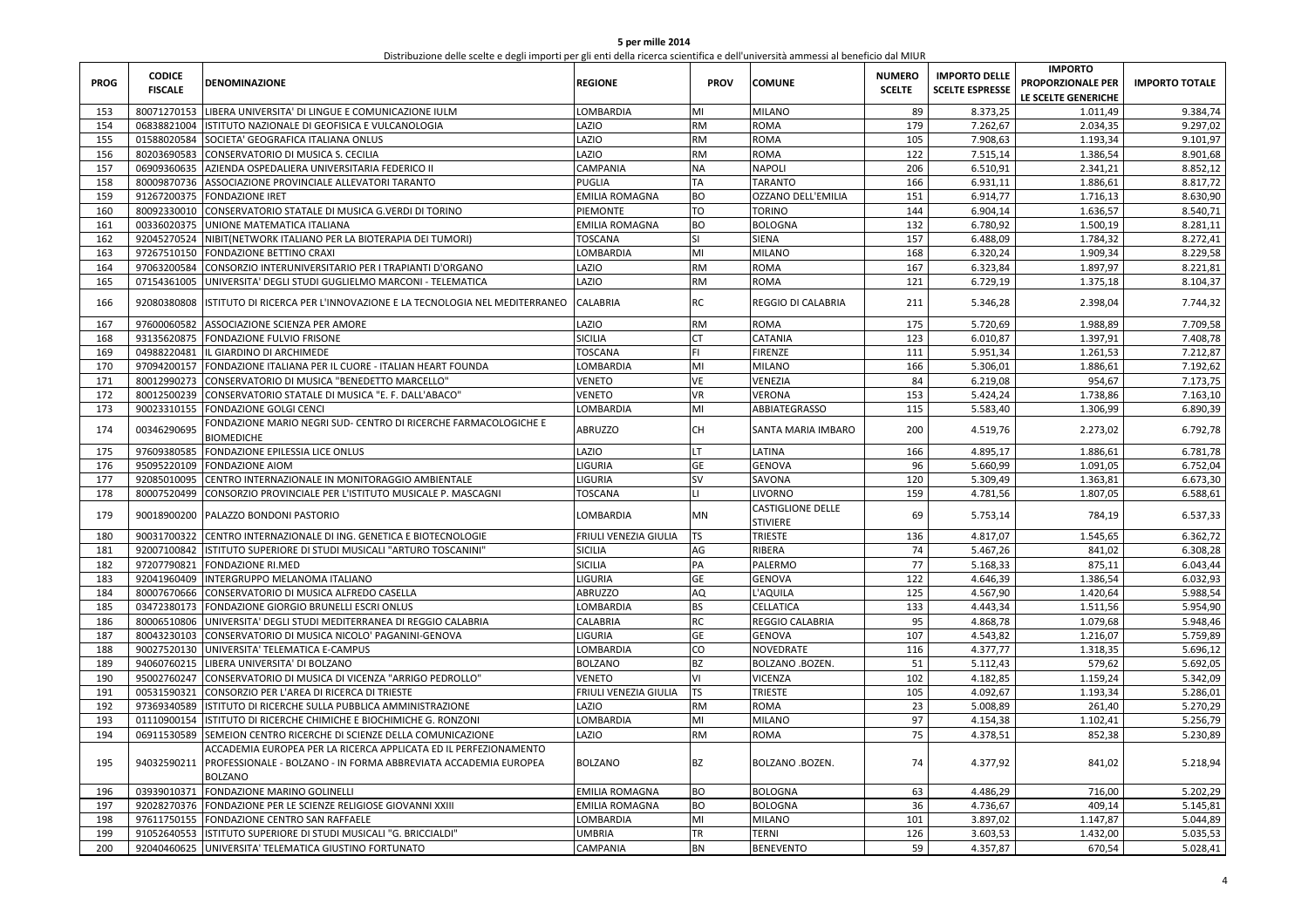| 5 per mille 2014                                                                                                                  |
|-----------------------------------------------------------------------------------------------------------------------------------|
| Distribuzione delle scelte e degli importi per gli enti della ricerca scientifica e dell'università ammessi al beneficio dal MIUR |

| <b>PROG</b> | <b>CODICE</b><br><b>FISCALE</b> | <b>DENOMINAZIONE</b>                                                                            | <b>REGIONE</b>        | PROV      | <b>COMUNE</b>              | <b>NUMERO</b><br><b>SCELTE</b> | <b>IMPORTO DELLE</b><br><b>SCELTE ESPRESSE</b> | <b>IMPORTO</b><br>PROPORZIONALE PER<br>LE SCELTE GENERICHE | <b>IMPORTO TOTALE</b> |
|-------------|---------------------------------|-------------------------------------------------------------------------------------------------|-----------------------|-----------|----------------------------|--------------------------------|------------------------------------------------|------------------------------------------------------------|-----------------------|
| 201         |                                 | 80132790587 ISIME ISTITUTO STORICO ITALIANO PER IL MEDIO EVO                                    | LAZIO                 | RM        | <b>ROMA</b>                | 57                             | 4.367,71                                       | 647,81                                                     | 5.015,52              |
| 202         | 93246150721                     | CONSERVATORIO DI MUSICA NINO ROTA                                                               | PUGLIA                | ВA        | <b>MONOPOLI</b>            | 106                            | 3.788,35                                       | 1.204,70                                                   | 4.993,05              |
| 203         |                                 | 00697920320 ELETTRA - SINCROTRONE TRIESTE SOCIETA' CONSORTILE PER AZIONI                        | FRIULI VENEZIA GIULIA | TS.       | <b>TRIESTE</b>             | 102                            | 3.828,37                                       | 1.159,24                                                   | 4.987,61              |
| 204         | 97664220015                     | ISTITUTO NAZIONALE DI NEUROSCIENZE                                                              | PIEMONTE              | TO        | <b>TORINO</b>              | 55                             | 4.352,12                                       | 625,08                                                     | 4.977,20              |
| 205         |                                 | 97394340588 UNIVERSITA' TELEMATICA INTERNAZIONALE UNINETTUNO                                    | LAZIO                 | RM        | <b>ROMA</b>                | 96                             | 3.870,62                                       | 1.091,05                                                   | 4.961,67              |
| 206         |                                 | 93347800729 FONDAZIONE PER LA RICERCA FARMACOLOGICA GIANNI BENZI ONLUS                          | PUGLIA                | BA        | VALENZANO                  | 78                             | 4.012.46                                       | 886,48                                                     | 4.898,94              |
| 207         |                                 | 91023900045 UNIVERSITA' DEGLI STUDI DI SCIENZE GASTRONOMICHE                                    | PIEMONTE              | CN        | <b>BRA</b>                 | 47                             | 4.334,09                                       | 534,16                                                     | 4.868,25              |
| 208         |                                 | 97072600584 FEDERAZIONE ITALIANA DELLE ASSOCIAZIONI E DEI MEDICI OMEOPATI                       | LAZIO                 | <b>RM</b> | <b>ROMA</b>                | 96                             | 3.699,11                                       | 1.091,05                                                   | 4.790,16              |
| 209         |                                 | 80008520290 CONSERVATORIO STATALE DI MUSICA "F. VENEZZE ROVIGO"                                 | VENETO                | <b>RO</b> | <b>ROVIGO</b>              | 94                             | 3.687,62                                       | 1.068,32                                                   | 4.755,94              |
| 210         |                                 | 80013920287 CONSERVATORIO DI MUSICA STATALE CESARE POLLINI                                      | VENETO                | PD        | PADOVA                     | 79                             | 3.841,10                                       | 897,84                                                     | 4.738,94              |
| 211         |                                 | 94091070360 ADAPT ASSOC.STUDI INTERNAZ.DIRITTO                                                  | EMILIA ROMAGNA        | MO        | <b>MODENA</b>              | 58                             | 4.008,49                                       | 659,18                                                     | 4.667,67              |
| 212         | 94005010031                     | CONSERVATORIO STATALE DI MUSICA GUIDO CANTELLI                                                  | PIEMONTE              | NO        | <b>NOVARA</b>              | 87                             | 3.578,69                                       | 988,76                                                     | 4.567,45              |
| 213         | 94021060481                     | FONDAZIONE EZIO FRANCESCHINI ONLUS                                                              | <b>TOSCANA</b>        | FL.       | <b>FIRENZE</b>             | 74                             | 3.692,35                                       | 841,02                                                     | 4.533,37              |
| 214         | 90030720321                     | CONSORZIO INTERUNIVERSITARIO PER LE BIOTECNOLOGIE                                               | FRIULI VENEZIA GIULIA | TS        | <b>TRIESTE</b>             | 137                            | 2.971,27                                       | 1.557,02                                                   | 4.528,29              |
| 215         | 80113270583                     | ASSOCIAZIONE NAZIONALE PER GLI INTERESSI DEL MEZZOGIORNO D'ITALIA                               | LAZIO                 | RM        | <b>ROMA</b>                | 26                             | 4.191,28                                       | 295,49                                                     | 4.486,77              |
| 216         |                                 | 80009060387 CONSERVATORIO DI MUSICA GIROLAMO FRESCOBALDI FERRARA                                | EMILIA ROMAGNA        | FE        | <b>FERRARA</b>             | 71                             | 3.552,46                                       | 806,92                                                     | 4.359,38              |
| 217         |                                 | 97346000157 FONDAZIONE POLITECNICO DI MILANO                                                    | LOMBARDIA             | MI        | <b>MILANO</b>              | 60                             | 3.656,34                                       | 681,91                                                     | 4.338,25              |
| 218         |                                 | 97649760580 FONDAZIONE OBIETTIVO CUORE                                                          | LAZIO                 | RM        | <b>ROMA</b>                | 39                             | 3.858,78                                       | 443,24                                                     | 4.302,02              |
| 219         |                                 | 94100210486 FONDAZIONE FARMACOGENOMICA FIORGEN ONLUS                                            | <b>TOSCANA</b>        | FL.       | <b>SESTO FIORENTINO</b>    | 81                             | 3.267,27                                       | 920,57                                                     | 4.187,84              |
| 220         |                                 | 80094690155 ACCADEMIA DI BELLE ARTI DI BRERA                                                    | OMBARDIA              | MI        | <b>MILANO</b>              | 96                             | 3.081.43                                       | 1.091,05                                                   | 4.172,48              |
| 221         |                                 | 08134851008 UNITELMA SAPIENZA UNIVERSITA' TELEMATICA                                            | OISA.                 | RM        | <b>ROMA</b>                | 81                             | 3.245,21                                       | 920,57                                                     | 4.165,78              |
| 222         |                                 | 04482271006 ISTITUTO NAZIONALE BIOSTRUTTURE E BIOSISTEMI - I.N.B.B.                             | OISA.                 | <b>RM</b> | <b>ROMA</b>                | 65                             | 3.398,10                                       | 738,73                                                     | 4.136,83              |
| 223         | 94011440487                     | <b>SISMEL</b>                                                                                   | <b>TOSCANA</b>        | FL.       | <b>FIRENZE</b>             | 61                             | 3.428,09                                       | 693,27                                                     | 4.121,36              |
| 224         | 80030420717                     | CONSERVATORIO DI MUSICA UMBERTO GIODANO                                                         | PUGLIA                | FG        | <b>FOGGIA</b>              | 100                            | 2.904.13                                       | 1.136,51                                                   | 4.040,64              |
| 225         | 80438560585                     | ISTITUTO INTERNAZIONALE JACQUES MARITAIN                                                        | OISA.                 | <b>RM</b> | <b>ROMA</b>                | 93                             | 2.980,77                                       | 1.056,95                                                   | 4.037,72              |
| 226         | 94040540489                     | <b>CONSORZIO INSTM</b>                                                                          | <b>TOSCANA</b>        | FL.       | <b>FIRENZE</b>             | 50                             | 3.432.98                                       | 568.25                                                     | 4.001,23              |
| 227         | 80236810588                     | ISTITUTO NAZIONALE DI ARCHITETTURA                                                              | LAZIO                 | RM        | <b>ROMA</b>                | 15                             | 3.827,36                                       | 170,48                                                     | 3.997,84              |
| 228         | 02700710656                     | ISTITUTO INTERNAZIONALE PER GLI ALTI STUDI SCIENTIFICI "EDUARDO<br><b>.CAIANIELLO</b>           | CAMPANIA              | SA        | <b>VIETRI SUL MARE</b>     | 107                            | 2.777,80                                       | 1.216,07                                                   | 3.993,87              |
| 229         | 92047490856                     | IST. SUP.DI STUDI MUSICALI "VINCENZO BELLINI" CALTANISSETTA                                     | <b>SICILIA</b>        | CL        | <b>CALTANISSETTA</b>       | 92                             | 2.875,64                                       | 1.045,59                                                   | 3.921,23              |
| 230         |                                 | 02045860307 FONDAZIONE NICCOLO' CANUSSIO                                                        | FRIULI VENEZIA GIULIA | UD        | <b>CIVIDALE DEL FRIULI</b> | 31                             | 3.512,95                                       | 352,32                                                     | 3.865,27              |
| 231         | 96033070184                     | CONSORZIO ITALIANO PER LA RICERCA IN MEDICINA (C.I.R.M.)                                        | LOMBARDIA             | MI        | <b>MILANO</b>              | 96                             | 2.736,80                                       | 1.091,05                                                   | 3.827,85              |
| 232         | 04015590583                     | FONDAZIONE UGO SPIRITO                                                                          | <b>AZIO</b>           | RM        | <b>ROMA</b>                | 41                             | 3.359,76                                       | 465,97                                                     | 3.825,73              |
| 233         |                                 | 96054740186 ISTITUTO SUPERIORE DI STUDI MUSICALI 'FRANCO VITTADINI'                             | LOMBARDIA             | PV        | PAVIA                      | 73                             | 2.981,32                                       | 829,65                                                     | 3.810,97              |
| 234         |                                 | 80246970588 CENTRO INTERNAZIONALE DI STUDI CATERINIANI                                          | LAZIO                 | <b>RM</b> | <b>ROMA</b>                | 79                             | 2.740.29                                       | 897,84                                                     | 3.638,13              |
| 235         |                                 | 80005820065 CONSERVATORIO STATALE DI MUSICA A. VIVALDI                                          | PIEMONTE              | AL        | ALESSANDRIA                | 69                             | 2.803.58                                       | 784,19                                                     | 3.587,77              |
| 236         |                                 | 94144790360 ISTITUTO SUPERIORE DI STUDI MUSICALI "O.VECCHI-A.TONELLI"                           | EMILIA ROMAGNA        | MO        | <b>MODENA</b>              | 58                             | 2.899,26                                       | 659,18                                                     | 3.558,44              |
| 237         |                                 | 09314880155 A.R.P. - ASS. RICERCA PSICOLOGIA CLINICA                                            | LOMBARDIA             | MI        | <b>MILANO</b>              | 66                             | 2.705,56                                       | 750,10                                                     | 3.455,66              |
| 238         |                                 | 94002530486 FONDAZIONE SPADOLINI NUOVA ANTOLOGIA                                                | TOSCANA               | FL.       | <b>FIRENZE</b>             | 33                             | 3.021,83                                       | 375,05                                                     | 3.396,88              |
| 239         |                                 | 84001390016 FONDAZIONE ADRIANO OLIVETTI                                                         | PIEMONTE              | TO        | <b>IVREA</b>               | 53                             | 2.760,64                                       | 602,35                                                     | 3.362,99              |
| 240         | 01529430488                     | S.I.S.C. SOCIET? ITALIANA PER LO STUDIO CEFALEE                                                 | <b>TOSCANA</b>        | FI.       | <b>FIRENZE</b>             | 42                             | 2.870,41                                       | 477,33                                                     | 3.347,74              |
| 241         | 97051160584                     | "FONDAZIONE FRANCESCO BALSANO"                                                                  | LAZIO                 | RM        | <b>ROMA</b>                | 19                             | 3.099,45                                       | 215,94                                                     | 3.315,39              |
| 242         | 95010740652                     | CENTRO UNIVERSITARIO EUROPEO PER I BENI CULTURALI                                               | CAMPANIA              | SA        | <b>RAVELLO</b>             | 57                             | 2.621,23                                       | 647,81                                                     | 3.269,04              |
| 243         | 00939200622                     | CONSORZIO DI SPER. DIVULG. E APPL. BIOTECNICHE INNOVATIVE                                       | CAMPANIA              | ΒN        | <b>CIRCELLO</b>            | 69                             | 2.474,53                                       | 784,19                                                     | 3.258,72              |
| 244         |                                 | 96001610227 CONSERVATORIO STATALE DI MUSICA "VINCENZO GIANFERRARI                               | <b>TRENTO</b>         | <b>TN</b> | <b>TRENTO</b>              | 70                             | 2.452.69                                       | 795,56                                                     | 3.248,25              |
| 245         |                                 | 94200850488 ASSOCIAZIONE CENTOSTELLE                                                            | <b><i>FOSCANA</i></b> | FI        | <b>FIRENZE</b>             | 88                             | 2.231,67                                       | 1.000,13                                                   | 3.231,80              |
| 246         |                                 | 97385120155 FONDAZIONE CERBA                                                                    | LOMBARDIA             | MI        | <b>MILANO</b>              | 58                             | 2.538,15                                       | 659,18                                                     | 3.197,33              |
|             |                                 |                                                                                                 |                       |           |                            |                                |                                                |                                                            |                       |
| 247         | 97600940015                     | ISTITUTO SUPERIORE MARIO BOELLA SULLE TECNOLOGIE DELL'INFORMAZIONE E<br>DELLE TELECOMUNICAZIONI | PIEMONTE              | TO        | <b>TORINO</b>              | 46                             | 2.652,90                                       | 522,79                                                     | 3.175,69              |
| 248         | 11832440157                     | FONDAZIONE "G.MERCURIALE" PER LA RICERCA IN ORTOPEDIA E RIABILITAZIONE                          | LOMBARDIA             | MI        | ROZZANO                    | 9                              | 3.020,42                                       | 102,29                                                     | 3.122,71              |
| 249         |                                 | 00895880375 FONDAZIONE DI RICERCA ISTITUTO CARLO CATTANEO                                       | EMILIA ROMAGNA        | ВO        | <b>BOLOGNA</b>             | 52                             | 2.521,51                                       | 590,99                                                     | 3.112,50              |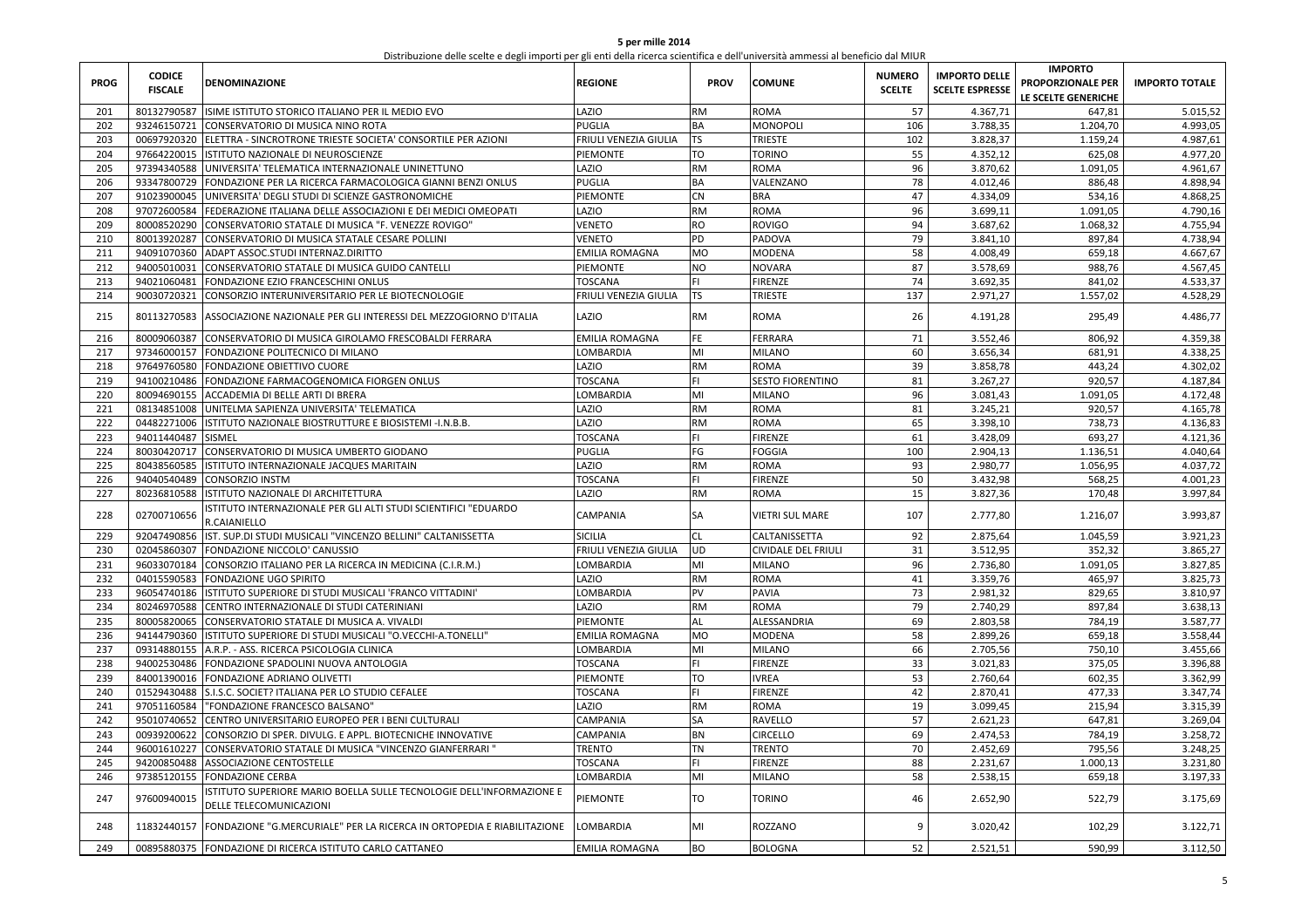| 5 per mille 2014                                                                                                                  |  |  |  |  |  |  |  |  |  |  |
|-----------------------------------------------------------------------------------------------------------------------------------|--|--|--|--|--|--|--|--|--|--|
| Distribuzione delle scelte e degli importi per gli enti della ricerca scientifica e dell'università ammessi al beneficio dal MIUR |  |  |  |  |  |  |  |  |  |  |
|                                                                                                                                   |  |  |  |  |  |  |  |  |  |  |

| <b>PROG</b> | <b>CODICE</b><br><b>FISCALE</b> | <b>DENOMINAZIONE</b>                                                                                  | <b>REGIONE</b>        | <b>PROV</b> | <b>COMUNE</b>            | <b>NUMERO</b><br><b>SCELTE</b> | <b>IMPORTO DELLE</b><br><b>SCELTE ESPRESSE</b> | <b>IMPORTO</b><br>PROPORZIONALE PER<br>LE SCELTE GENERICHE | <b>IMPORTO TOTALE</b> |
|-------------|---------------------------------|-------------------------------------------------------------------------------------------------------|-----------------------|-------------|--------------------------|--------------------------------|------------------------------------------------|------------------------------------------------------------|-----------------------|
| 250         |                                 | 80007610522 UNIVERSITA PER STRANIERI DI SIENA                                                         | TOSCANA               | ςı          | <b>SIENA</b>             | 60                             | 2.337,89                                       | 681,91                                                     | 3.019,80              |
| 251         |                                 | 80065510580 ISTITUTO LUIGI STURZO                                                                     | LAZIO                 | <b>RM</b>   | <b>ROMA</b>              | 32                             | 2.625,77                                       | 363,68                                                     | 2.989,45              |
| 252         | 80068370156                     | FONDAZIONE MUSEO NAZIONALE DELLA SCIENZA E DELLA TECNOLOGIA<br>LEONARDO DA VINCI                      | LOMBARDIA             | MI          | <b>MILANO</b>            | 18                             | 2.778,70                                       | 204,57                                                     | 2.983,27              |
| 253         | 03043421209                     | <b>GIMBE</b>                                                                                          | EMILIA ROMAGNA        | BO          | <b>BOLOGNA</b>           | 42                             | 2.458,27                                       | 477,33                                                     | 2.935,60              |
| 254         | 01197560525                     | ISTITUZIONE COMUNALE DI ALTA FORMAZIONE MUSICALE RINALDO FRANCI                                       | <b>TOSCANA</b>        | <b>SI</b>   | <b>SIENA</b>             | 63                             | 2.205,39                                       | 716,00                                                     | 2.921,39              |
| 255         | 02043520697                     | FONDAZIONE UNIVERSITA' GABRIELE D'ANNUNZIO                                                            | <b>ABRUZZO</b>        | CH          | <b>CHIETI</b>            | 56                             | 2.237,16                                       | 636,45                                                     | 2.873,61              |
| 256         | 93147520238                     | ASSOCIAZIONE CULTURALE RETI MEDIEVALI                                                                 | <b>VENETO</b>         | <b>VR</b>   | <b>VERONA</b>            | 48                             | 2.286,68                                       | 545,52                                                     | 2.832,20              |
| 257         | 90004690401                     | ACCADEMIA PASCOLIANA CASA PASCOLI                                                                     | <b>EMILIA ROMAGNA</b> | FC          | <b>SAN MAURO PASCOLI</b> | 40                             | 2.373,89                                       | 454,60                                                     | 2.828,49              |
| 258         |                                 | 97273660585 ASSOCIAZIONE ARDITO DESIO                                                                 | LAZIO                 | <b>RM</b>   | <b>ROMA</b>              | 24                             | 2.507,13                                       | 272,76                                                     | 2.779,89              |
| 259         | 80007270780                     | CONSERVATORIO STATALE DI MUSICA STANISLAO GIACOMANTONIO                                               | CALABRIA              | CS          | COSENZA                  | 65                             | 2.025,91                                       | 738,73                                                     | 2.764,64              |
| 260         | 97368190589                     | CNISM CONSORZIO NAZIONALE INT. SCIENZE FISICHE DELLA MATERIA                                          | LAZIO                 | RM          | <b>ROMA</b>              | 35                             | 2.306,09                                       | 397,78                                                     | 2.703,87              |
| 261         | 01346820481                     | ISTITUTO E MUSEO DI STORIA DELLA SCIENZA                                                              | TOSCANA               | FI.         | <b>FIRENZE</b>           | 37                             | 2.255,32                                       | 420,51                                                     | 2.675,83              |
| 262         | 80101410159                     | ISTITUTO SPERIMENTALE ITALIANO LAZZARO SPALLANZANI                                                    | LOMBARDIA             | MI          | <b>MILANO</b>            | 48                             | 2.117,40                                       | 545,52                                                     | 2.662,92              |
| 263         | 01322310481                     | ISTITUTO ITALIANO DI PREISTORIA E PROTOSTORIA                                                         | TOSCANA               | FI.         | <b>FIRENZE</b>           | 52                             | 2.066,49                                       | 590,99                                                     | 2.657,48              |
| 264         | 04434750727                     | CONSORZIO INTERUNIVERSITARIO DI RICERCA IN CHIMICA DEI METALLI NEI<br>SISTEMI BIOLOGICI               | <b>PUGLIA</b>         | BA          | <b>BARI</b>              | 59                             | 1.952,26                                       | 670,54                                                     | 2.622,80              |
| 265         | 97238720821                     | ISTITUTO EURO MEDITERRANEO DI SCIENZA E TECNOLOGIA                                                    | <b>SICILIA</b>        | PA          | PALERMO                  | 44                             | 2.102,58                                       | 500,06                                                     | 2.602,64              |
| 266         | 97002610836                     | ARCANGELO CORELLI - CONSERVATORIO DI MUSICA                                                           | SICILIA               | ME          | <b>MESSINA</b>           | 50                             | 2.034,25                                       | 568,25                                                     | 2.602,50              |
| 267         | 80007510607                     | CONSERVATORIO DI MUSICA L.REFICE                                                                      | LAZIO                 | <b>FR</b>   | <b>FROSINONE</b>         | 58                             | 1.938,56                                       | 659,18                                                     | 2.597,74              |
| 268         | 95587550153                     | FONDAZIONE MATILDE TETTAMANTI E MENOTTI DE MARCHI ONLUS                                               | LOMBARDIA             | MB          | <b>MONZA</b>             | 47                             | 2.049,18                                       | 534,16                                                     | 2.583,34              |
| 269         |                                 | 80003310549 CONSERVATORIO STATALE DI MUSICA MORLACCHI FRANCESCO                                       | <b>UMBRIA</b>         | PG          | <b>PERUGIA</b>           | 43                             | 2.087,33                                       | 488,70                                                     | 2.576,03              |
| 270         | 02758730655                     | CENTRO DI RICERCA IN MATEMATICA PURA ED APPLICATA - CONSORZIO                                         | CAMPANIA              | SA          | <b>FISCIANO</b>          | 29                             | 2.175,44                                       | 329,59                                                     | 2.505,03              |
| 271         | 97795650585                     | LA CITTA' IDEALE 2014                                                                                 | LAZIO                 | RM          | <b>ROMA</b>              | 33                             | 2.111,15                                       | 375,05                                                     | 2.486,20              |
| 272         |                                 | 01638210748 CETMA- CENTRO DI PROG.NE DESIGN & TECNOLOGIE DEI MATERIALI                                | <b>PUGLIA</b>         | BR          | <b>BRINDISI</b>          | 41                             | 1.938,38                                       | 465,97                                                     | 2.404,35              |
| 273         | 91015440596                     | CONSERVATORIO STATALE DI MUSICA DI LATINA                                                             | LAZIO                 | LT.         | LATINA                   | 40                             | 1.934,70                                       | 454,60                                                     | 2.389,30              |
| 274         | 97329350587                     | FONDAZIONE ISTITUTO ITALIANO DI TECNOLOGIA                                                            | LIGURIA               | GE          | <b>GENOVA</b>            | 34                             | 2.000,39                                       | 386,41                                                     | 2.386,80              |
| 275         | 80000960924                     | CONSERVATORIO STATALE DI MUSICA P. DA PALESTRINA                                                      | SARDEGNA              | CA          | <b>CAGLIARI</b>          | 54                             | 1.757,96                                       | 613,72                                                     | 2.371,68              |
| 276         | 95048950109                     | GRUPPO ITALIANO ONCOLOGIA GERIATRICA                                                                  | LIGURIA               | GE          | <b>GENOVA</b>            | 53                             | 1.744,67                                       | 602,35                                                     | 2.347,02              |
| 277         | 03401150580                     | ASSOCIAZIONE ITALIANA RICERCA INDUSTRIALE                                                             | LAZIO                 | <b>RM</b>   | <b>ROMA</b>              | 38                             | 1.892,02                                       | 431,87                                                     | 2.323,89              |
| 278         |                                 | 97315960589 FONDAZIONE ITALIANA CUORE E CIRCOLAZIONE ONLUS                                            | LAZIO                 | <b>RM</b>   | <b>ROMA</b>              | 39                             | 1.864,92                                       | 443,24                                                     | 2.308,16              |
| 279         | 06868830586                     | ROMA NEL RINASCIMENTO                                                                                 | LAZIO                 | <b>RM</b>   | <b>ROMA</b>              | 27                             | 1.972,98                                       | 306,86                                                     | 2.279,84              |
| 280         | 80025210487                     | CONSERVATORIO DI MUSICA LUIGI CHERUBINI                                                               | TOSCANA               | FI.         | <b>FIRENZE</b>           | 43                             | 1.728,10                                       | 488,70                                                     | 2.216,80              |
| 281         |                                 | 84000510549 FONDAZIONE CENTRO ITALIANO STUDI ALTO MEDIOEVO                                            | <b>UMBRIA</b>         | PG          | SPOLETO                  | 28                             | 1.820,01                                       | 318,22                                                     | 2.138,23              |
| 282         | 81004200291                     | CONSERVATORIO STATALE DI MUSICA A.BUZZOLLA                                                            | <b>VENETO</b>         | <b>RO</b>   | <b>ADRIA</b>             | 37                             | 1.714,19                                       | 420,51                                                     | 2.134,70              |
| 283         | 80001180902                     | CONSERVATORIO STATALE DI MUSICA L. CANEPA                                                             | SARDEGNA              | SS          | SASSARI                  | 39                             | 1.655,71                                       | 443,24                                                     | 2.098,95              |
| 284         | 80210990588                     | ACCADEMIA NAZIONALE DI DANZA                                                                          | LAZIO                 | <b>RM</b>   | <b>ROMA</b>              | 27                             | 1.776,18                                       | 306,86                                                     | 2.083,04              |
| 285         | 92002200621                     | CONSERVATORIO STATALE DI MUSICA NICOLA SALA                                                           | CAMPANIA              | <b>BN</b>   | <b>BENEVENTO</b>         | 41                             | 1.590,31                                       | 465,97                                                     | 2.056,28              |
| 286         | 10850910018                     | CENTRO STUDI E LABORATORI TECNOLOGICI SULLE INNOVAZIONI TECNOLOGICHE<br>DEL NUOVO MILLENNIO           | PIEMONTE              | <b>TO</b>   | <b>TORINO</b>            | 53                             | 1.447,54                                       | 602,35                                                     | 2.049,89              |
| 287         | 80162890588                     | FONDAZIONE LELIO LISLI BASSO-ISSOCO                                                                   | LAZIO                 | <b>RM</b>   | <b>ROMA</b>              | 27                             | 1.726,79                                       | 306,86                                                     | 2.033,65              |
| 288         | 03873750750                     | CENTRO EURO-MEDITERRANEO SUI CAMBIAMENTI CLIMATICI SOCIETA' CONSO<br>RTILE A RESPONSABILITA' LIMITATA | <b>PUGLIA</b>         | LE          | <b>LECCE</b>             | 42                             | 1.554,90                                       | 477,33                                                     | 2.032,23              |
| 289         | 93001510200                     | CONSERVATORIO DI MUSICA "LUCIO CAMPIANI                                                               | LOMBARDIA             | MN          | <b>MANTOVA</b>           | 32                             | 1.598,54                                       | 363,68                                                     | 1.962,22              |
| 290         | 92067000346                     | C.N.I.T.                                                                                              | EMILIA ROMAGNA        | PR          | <b>PARMA</b>             | 27                             | 1.632,91                                       | 306,86                                                     | 1.939,77              |
| 291         |                                 | 05429760480 MEMORIAL ITALIA                                                                           | LOMBARDIA             | MI          | <b>MILANO</b>            | 20                             | 1.634,52                                       | 227,30                                                     | 1.861,82              |
| 292         | 91065260720                     | ARCHES CENTRO DI RICERCA AVANZATA PER LA SALUTE, L'AMBIENTE E LO SPAZIO                               | <b>PUGLIA</b>         | BA          | <b>CASTELLANA GROTTE</b> | 44                             | 1.361,23                                       | 500,06                                                     | 1.861,29              |
| 293         |                                 | 92037570469  IMT ALTI STUDI                                                                           | TOSCANA               | LU          | <b>LUCCA</b>             | 20                             | 1.609,59                                       | 227,30                                                     | 1.836,89              |
| 294         | 80064630157                     | FONDAZIONE ANGELO BIANCHI BONOMI                                                                      | LOMBARDIA             | MI          | <b>MILANO</b>            | 13                             | 1.688,67                                       | 147,75                                                     | 1.836,42              |
| 295         | 93086190878                     | CENTRO SICILIANO DI FISICA NUCL.E S.M.                                                                | SICILIA               | <b>CT</b>   | <b>CATANIA</b>           | 17                             | 1.579,81                                       | 193,21                                                     | 1.773,02              |
| 296         |                                 | 96049740184 IUSS ISTITUTO UNIVERSITARIO STUDI SUPERIORE                                               | LOMBARDIA             | PV          | PAVIA                    | 24                             | 1.498,41                                       | 272,76                                                     | 1.771,17              |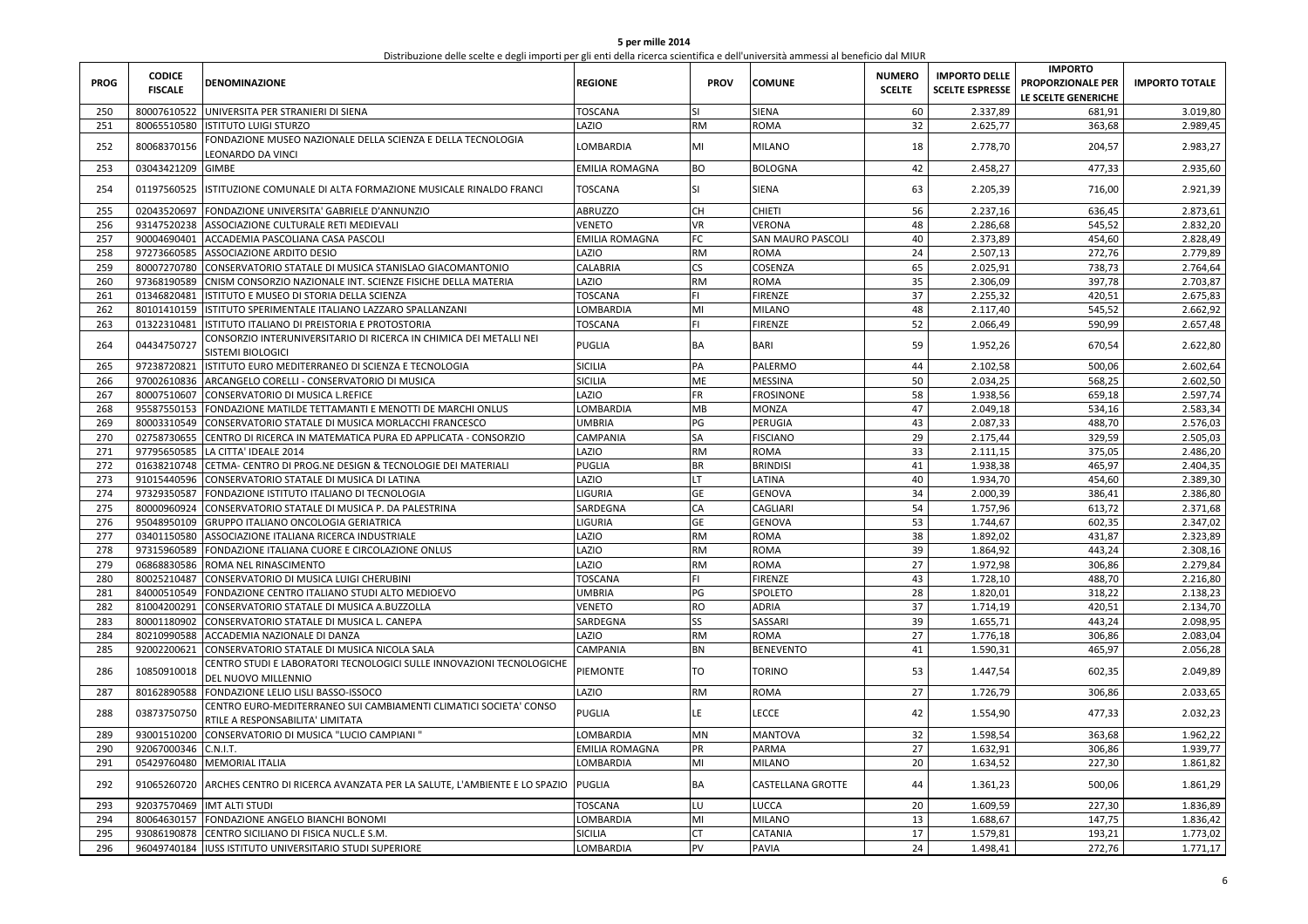| 5 per mille 2014                                                                                                                  |
|-----------------------------------------------------------------------------------------------------------------------------------|
| Distribuzione delle scelte e degli importi per gli enti della ricerca scientifica e dell'università ammessi al beneficio dal MIUR |

| <b>PROG</b> | <b>CODICE</b><br><b>FISCALE</b> | <b>DENOMINAZIONE</b>                                                                                                     | <b>REGIONE</b>        | <b>PROV</b> | <b>COMUNE</b>           | <b>NUMERO</b><br><b>SCELTE</b> | <b>IMPORTO DELLE</b><br><b>SCELTE ESPRESSE</b> | <b>IMPORTO</b><br>PROPORZIONALE PER<br>LE SCELTE GENERICHE | <b>IMPORTO TOTALE</b> |
|-------------|---------------------------------|--------------------------------------------------------------------------------------------------------------------------|-----------------------|-------------|-------------------------|--------------------------------|------------------------------------------------|------------------------------------------------------------|-----------------------|
| 297         | 97466420151                     | WORLD INTERACTIVE NETWORK FOCUSED ON CRITICAL ULTRASOUND                                                                 | LOMBARDIA             | MI          | <b>MILANO</b>           | 17                             | 1.575,67                                       | 193,21                                                     | 1.768,88              |
| 298         |                                 | 90018740739 FONDAZIONE MARITTIMA MICHELAGNOLI ONLUS                                                                      | PUGLIA                | TA          | <b>TARANTO</b>          | 23                             | 1.505,26                                       | 261,40                                                     | 1.766,66              |
| 299         | 80092570011                     | ACCADEMIA ALBERTINA DELLE BELLE ARTI DI TORINO                                                                           | PIEMONTE              | TO          | <b>TORINO</b>           | 31                             | 1.409,31                                       | 352,32                                                     | 1.761,63              |
| 300         |                                 | 97529660017 FONDAZIONE ISI                                                                                               | PIEMONTE              | TO          | <b>TORINO</b>           | 39                             | 1.307,75                                       | 443,24                                                     | 1.750,99              |
| 301         | 80106330154                     | FONDAZIONE LUIGI VILLA CENTRO DI STUDI DI PATOL MOL APPL CLINI                                                           | LOMBARDIA             | MI          | <b>MILANO</b>           | 34                             | 1.344,39                                       | 386,41                                                     | 1.730,80              |
| 302         | 95013190103                     | G.O.N.O. GRUPPO ONCOLOGICO DEL NORD OVEST                                                                                | <b>IGURIA</b>         | GE          | <b>GENOVA</b>           | 19                             | 1.512,50                                       | 215,94                                                     | 1.728,44              |
| 303         | 10712721009                     | ASSOCIAZIONE "ROBINSON CRUSOE"                                                                                           | LAZIO                 | <b>RM</b>   | ROMA                    | $\overline{7}$                 | 1.647,67                                       | 79,56                                                      | 1.727,23              |
| 304         | 92535850157                     | FONDAZ. PARCO TECNOLOGICO PADANO                                                                                         | LOMBARDIA             | LO          | LODI                    | 21                             | 1.486,63                                       | 238,67                                                     | 1.725,30              |
| 305         | 04093500231                     | FONDAZIONE ACCADEMIA DI BELLE ARTI DI VERONA                                                                             | <b>VENETO</b>         | VR          | VERONA                  | 58                             | 1.033,94                                       | 659,18                                                     | 1.693,12              |
| 306         | 90000140393                     | ISTITUTO SUPERIORE INDUSTRIE ARTISTICHE                                                                                  | EMILIA ROMAGNA        | RA          | FAENZA                  | 30                             | 1.349,30                                       | 340,95                                                     | 1.690,25              |
| 307         |                                 | 90022960018 ASSOCIAZIONE APRITICIELO                                                                                     | PIEMONTE              | TO          | PINO TORINESE           | 22                             | 1.425,04                                       | 250,03                                                     | 1.675,07              |
| 308         | 04894530635                     | STAZIONE ZOOLOGICA ANTON DOHRN                                                                                           | CAMPANIA              | <b>NA</b>   | NAPOLI                  | 30                             | 1.328,30                                       | 340.95                                                     | 1.669,25              |
| 309         | 97297210151                     | SCUOLA SUPERIORE EUROPEA DI MEDICINA MOLECOLARE                                                                          | LOMBARDIA             | MI          | <b>MILANO</b>           | 21                             | 1.429,00                                       | 238,67                                                     | 1.667,67              |
| 310         | 97168270581                     | CENTRO DI RICERCHE STUDI E DOCUMENTAZIONE PIERO SRAFFA                                                                   | LAZIO                 | <b>RM</b>   | ROMA                    | 25                             | 1.348,76                                       | 284,13                                                     | 1.632,89              |
| 311         | 97136680580                     | UNIVERSITA' DEGLI STUDI INTERNAZIONALI DI ROMA (UNINT)                                                                   | <b>AZIO</b>           | <b>RM</b>   | ROMA                    | 30                             | 1.240,55                                       | 340.95                                                     | 1.581,50              |
| 312         | 80003160712                     | <b>ACCADEMIA DI BELLE ARTI</b>                                                                                           | PUGLIA                | FG          | FOGGIA                  | 17                             | 1.383,45                                       | 193,21                                                     | 1.576,66              |
| 313         |                                 | 82002550455 ACCADEMIA BELLE ARTI                                                                                         | <b>TOSCANA</b>        | <b>MS</b>   | CARRARA                 | 29                             | 1.245,01                                       | 329,59                                                     | 1.574,60              |
| 314         | 02344510587                     | SOCIETA' ITALIANA DI MEDICINA INTERNA                                                                                    | <b>AZIO</b>           | RM          | ROMA                    | 31                             | 1.215,35                                       | 352,32                                                     | 1.567,67              |
| 315         | 80054290541                     | FONDAZIONE ACCADEMIA DI BELLE ARTI "PIETRO VANNUCCI" PERUGIA                                                             | UMBRIA                | PG          | PERUGIA                 | 25                             | 1.241,83                                       | 284,13                                                     | 1.525,96              |
| 316         | 97435230152                     | ASSOCIAZIONE BIOMEDICINA E NUTRIZIONE                                                                                    | <b>LOMBARDIA</b>      | MI          | <b>MILANO</b>           | 27                             | 1.216,09                                       | 306,86                                                     | 1.522,95              |
| 317         | 04519240487                     | CONS. INTERUNIVERSITARIO SVILUPPO SISTEMI GRANDE INTERFASE                                                               | <b>TOSCANA</b>        | FI.         | <b>SESTO FIORENTINO</b> | 30                             | 1.176,13                                       | 340,95                                                     | 1.517,08              |
| 318         | 97598880157                     | FONDAZIONE AI CHIOZZI PER LA RICERCA SULLE MALATTIE REUMATICHE-ONLUS                                                     | LOMBARDIA             | MI          | <b>MILANO</b>           | 11                             | 1.370,21                                       | 125,02                                                     | 1.495,23              |
| 319         | 80010010330                     | CONSERVATORIO MUSICALE DI STATO G.NICOLINI-PIACENZA                                                                      | EMILIA ROMAGNA        | PC          | PIACENZA                | 37                             | 1.039,46                                       | 420,51                                                     | 1.459,97              |
| 320         | 80400540581                     | ISTITUTO SUPERIORE PER LE INDUSTRIE ARTISTICHE - ROMA                                                                    | LAZIO                 | RM          | ROMA                    | 27                             | 1.138,66                                       | 306,86                                                     | 1.445,52              |
| 321         |                                 | 80213770581 FONDAZIONE LUIGI EINAUDI PER STUDI DI POLITICA E DI ECONOMIA                                                 | LAZIO                 | RM          | ROMA                    | 13                             | 1.288,64                                       | 147,75                                                     | 1.436,39              |
| 322         | 97074600822                     | ISTITUTO DI FORMAZIONE POLITICA PEDRO ARRUPE CENTRO STUDI SOCIALI                                                        | SICILIA               | PA          | PALERMO                 | 30                             | 1.062,39                                       | 340,95                                                     | 1.403,34              |
| 323         |                                 | 91003370318 C.E.T.A. - CENTRO ECOLOGIA TEORICA APPLICATA                                                                 | FRIULI VENEZIA GIULIA | GO          | <b>GORIZIA</b>          | 22                             | 1.135,00                                       | 250,03                                                     | 1.385,03              |
| 324         | 09073721004                     | UNIVERSITA' DEGLI STUDI NICCOLO' CUSANO TELEMATICA ROMA                                                                  | <b>AZIO</b>           | RM          | ROMA                    | 21                             | 1.139,51                                       | 238,67                                                     | 1.378,18              |
| 325         |                                 | 80091830374 SOCIETA' ITALIANA DI DEMOGRAFIA STORICA                                                                      | EMILIA ROMAGNA        | BО          | <b>BOLOGNA</b>          | 14                             | 1.201,63                                       | 159,11                                                     | 1.360,74              |
| 326         |                                 | 07493970722 FONDAZIONE BONOMO PER LA RICERCA IN AGRICOLTURA                                                              | PUGLIA                | <b>BT</b>   | <b>ANDRIA</b>           | 43                             | 850,25                                         | 488,70                                                     | 1.338,95              |
| 327         | 96051810040                     | ISTITUTO SUPERIORE DI STUDI MUSICALI G.F.GHEDINI                                                                         | PIEMONTE              | <b>CN</b>   | <b>CUNEO</b>            | 36                             | 917,03                                         | 409,14                                                     | 1.326,17              |
| 328         |                                 | 80012710325 FONDAZIONE CARLO E DIRCE CALLE RIO ONLUS                                                                     | FRIULI VENEZIA GIULIA | TS          | <b>TRIESTE</b>          | 25                             | 1.035,76                                       | 284,13                                                     | 1.319,89              |
| 329         |                                 | 80041090152 FONDAZIONE GIANGIACOMO FELTRINELLI                                                                           | LOMBARDIA             | MI          | <b>MILANO</b>           | 22                             | 1.064,60                                       | 250,03                                                     | 1.314,63              |
| 330         | 80046350171                     | CONSERVATORIO DI MUSICA "LUCA MARENZIO"                                                                                  | LOMBARDIA             | <b>BS</b>   | <b>BRESCIA</b>          | 27                             | 989,53                                         | 306,86                                                     | 1.296,39              |
| 331         |                                 | 01217650496 ISTITUTO DI BIOLOGIA ED ECOLOGIA MARINA                                                                      | TOSCANA               | п           | <b>PIOMBINO</b>         | 36                             | 813,84                                         | 409,14                                                     | 1.222,98              |
| 332         | 01939130223                     | THE MICROSOFT RESEARCH - UNIVERSITY OF TRENTO CENTRE FOR<br>COMPUTATIONAL AND SYSTEMS BIOLOGY, SOCIETA' CONSORTILE A R.L | TRENTO                | TN          | <b>ROVERETO</b>         | 17                             | 1.029,71                                       | 193,21                                                     | 1.222,92              |
| 333         |                                 | 82004850416 ACCADEMIA DI BELLE ARTI                                                                                      | MARCHE                | PU          | <b>URBINO</b>           | 23                             | 961,40                                         | 261,40                                                     | 1.222,80              |
| 334         |                                 | 80218690586 ACCADEMIA NAZIONALE D'ARTE DRAMMATICA "SILVIO D'AMICO"                                                       | LAZIO                 | RM          | ROMA                    | 24                             | 947,75                                         | 272,76                                                     | 1.220,51              |
| 335         | 80002630541                     | UNIVERSITA' ITALIANA PER STRANIERI                                                                                       | UMBRIA                | PG          | PERUGIA                 | 23                             | 921,69                                         | 261,40                                                     | 1.183,09              |
| 336         | 00238310502                     | FONDAZIONE DOMUS GALILEIANA                                                                                              | TOSCANA               | PI          | PISA                    | 26                             | 835,35                                         | 295,49                                                     | 1.130,84              |
| 337         | 03720700156                     | AICA ASSOCIAZIONE ITALIANA PER L'INFORMATICA ED IL CALCOLO AUTOMATICO                                                    | LOMBARDIA             | MI          | <b>MILANO</b>           | 18                             | 920,90                                         | 204,57                                                     | 1.125,47              |
| 338         |                                 | 80005130689 CONSERVATORIO DI MUSICA LUISA D'ANNUNZIO                                                                     | ABRUZZO               | PE          | PESCARA                 | 22                             | 866,14                                         | 250,03                                                     | 1.116,17              |
| 339         | 07754880636 ONCOTECH            |                                                                                                                          | CAMPANIA              | NΑ          | NAPOLI                  | 31                             | 761,76                                         | 352,32                                                     | 1.114,08              |
| 340         |                                 | 05041450965 ONDA OSSERVATORIO NAZIONALE SULLA SALUTE DELLA DONNA                                                         | LOMBARDIA             | MI          | <b>MILANO</b>           | 20                             | 884,18                                         | 227,30                                                     | 1.111,48              |
|             |                                 |                                                                                                                          |                       |             |                         |                                |                                                |                                                            |                       |
| 341         | 90000250267                     | CONSERVATORIO DI MUSICA AGOSTINO STEFFANI                                                                                | <b>VENETO</b>         | <b>TV</b>   | CASTELFRANCO VENETO     | 32                             | 718,15                                         | 363,68                                                     | 1.081,83              |
| 342         | 80004830768                     | CONSERVATORIO DI MUSICA GESUALDO DA VENOSA                                                                               | BASILICATA            | PZ          | POTENZA                 | 21                             | 839,13                                         | 238,67                                                     | 1.077,80              |
| 343         | 91041130070                     | UNIVERSITA'DELLA VALLE D'AOSTA - UNIVERSITE' DE LA VALLEE D'AOSTE                                                        | <b>VALLE D'AOSTA</b>  | AO          | <b>AOSTA</b>            | 26                             | 749,35                                         | 295,49                                                     | 1.044,84              |
| 344         |                                 | 80063250379 FONDAZIONE GUGLIELMO MARCONI                                                                                 | <b>EMILIA ROMAGNA</b> | BO          | <b>SASSO MARCONI</b>    | $\overline{7}$                 | 961,95                                         | 79,56                                                      | 1.041,51              |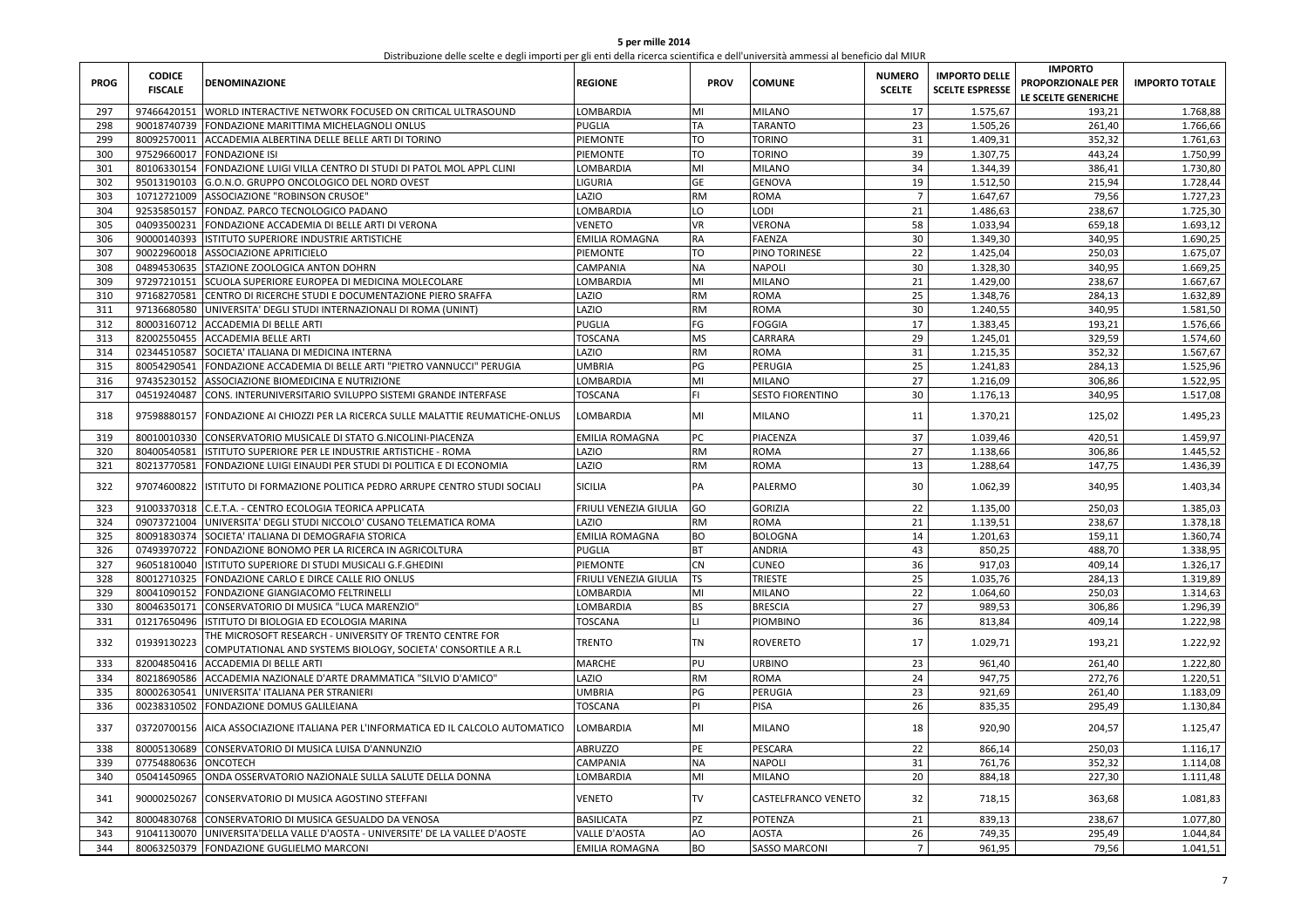| 5 per mille 2014                                                                                                                  |
|-----------------------------------------------------------------------------------------------------------------------------------|
| Distribuzione delle scelte e degli importi per gli enti della ricerca scientifica e dell'università ammessi al beneficio dal MIUR |

| <b>PROG</b> | <b>CODICE</b><br><b>FISCALE</b> | <b>DENOMINAZIONE</b>                                                                           | <b>REGIONE</b>        | <b>PROV</b>  | <b>COMUNE</b>                            | <b>NUMERO</b><br><b>SCELTE</b> | <b>IMPORTO DELLE</b><br><b>SCELTE ESPRESSE</b> | <b>IMPORTO</b><br>PROPORZIONALE PER<br>LE SCELTE GENERICHE | <b>IMPORTO TOTALE</b> |
|-------------|---------------------------------|------------------------------------------------------------------------------------------------|-----------------------|--------------|------------------------------------------|--------------------------------|------------------------------------------------|------------------------------------------------------------|-----------------------|
| 345         | 03623720756                     | <b>CONSORZIO IPASS</b>                                                                         | PUGLIA                | LE.          | <b>LECCE</b>                             | 17                             | 845,18                                         | 193,21                                                     | 1.038,39              |
| 346         |                                 | 97038120586 FONDAZIONE ALCIDE DE GASPERI                                                       | LAZIO                 | <b>RM</b>    | <b>ROMA</b>                              | 14                             | 875,67                                         | 159,11                                                     | 1.034,78              |
| 347         | 97696250014                     | HUMAN GENETICS FOUNDATION - TORINO                                                             | PIEMONTE              | TO           | <b>TORINO</b>                            | 21                             | 793,20                                         | 238,67                                                     | 1.031,87              |
| 348         | 97063170795                     | <b>IANUS-LAB</b>                                                                               | CALABRIA              | CZ           | <b>PENTONE</b>                           | 10                             | 916,82                                         | 113,65                                                     | 1.030,47              |
| 349         |                                 | 94013860484 FORUM PER I PROBLEMI DELLA PACE E DELLA GUERRA                                     | <b>TOSCANA</b>        | FI.          | <b>FIRENZE</b>                           | 16                             | 842,22                                         | 181,84                                                     | 1.024,06              |
| 350         | 80041430101                     | ACCADEMIA LIGUSTICA DI BELLE ARTI                                                              | LIGURIA               | GE           | <b>GENOVA</b>                            | 18                             | 812,47                                         | 204,57                                                     | 1.017,04              |
| 351         | 02003000227                     | <b>FONDAZIONE BRUNO KESSLER</b>                                                                | <b>TRENTO</b>         | TN           | <b>TRENTO</b>                            | 16                             | 820,54                                         | 181,84                                                     | 1.002,38              |
| 352         | 80004650414                     | CONSERVATORIO STATALE DI MUSICA G. ROSSINI                                                     | MARCHE                | PU           | <b>PESARO</b>                            | 19                             | 776,19                                         | 215,94                                                     | 992,13                |
| 353         | 80009040496                     | CONS. PER IL CENTRO INTERUNIVERSITARIO DI BIOLOGIA MARINA ED ECOLOGICA<br>APPLICA "G. BACCI"   | TOSCANA               | $\mathsf{L}$ | <b>LIVORNO</b>                           | 14                             | 824,61                                         | 159,11                                                     | 983,72                |
| 354         |                                 | 80002900779 CONSERVATORIO DI MUSICA DI STATO E.R.DUNI                                          | <b>BASILICATA</b>     | MT           | <b>MATERA</b>                            | 13                             | 822,75                                         | 147,75                                                     | 970,50                |
| 355         | 80006960662                     | ACCADEMIA DI BELLE ARTI-L'AQUILA                                                               | <b>ABRUZZO</b>        | AQ           | L'AQUILA                                 | 24                             | 669,12                                         | 272,76                                                     | 941,88                |
| 356         | 96003620794                     | CONSERVATORIO STATALE DI MUSICA "FAUSTO TORREFRANCA"                                           | CALABRIA              | VV           | <b>VIBO VALENTIA</b>                     | 19                             | 725,22                                         | 215,94                                                     | 941,16                |
| 357         | 00672990777                     | <b>CONSORZIO CALEF</b>                                                                         | <b>BASILICATA</b>     | MT           | <b>ROTONDELLA</b>                        | 30                             | 595,51                                         | 340,95                                                     | 936,46                |
| 358         | 02213280155                     | CIRIEC CENTRO ITALIANO DI RICERCHE INFORMAZIONI SU ECO                                         | LOMBARDIA             | MI           | <b>SESTO SAN GIOVANNI</b>                | 12                             | 794,50                                         | 136,38                                                     | 930,88                |
| 359         | 97146110156                     | FONDAZIONE GIANNINO BASSETTI                                                                   | LOMBARDIA             | MI           | <b>MILANO</b>                            | 12                             | 764,58                                         | 136,38                                                     | 900,96                |
| 360         |                                 | 07526620583 FONDAZIONE INTERNAZIONALE NOVA SPES                                                | LAZIO                 | <b>RM</b>    | <b>ROMA</b>                              | 4                              | 853,96                                         | 45,46                                                      | 899,42                |
| 361         | 80228830586                     | <b>ACCADEMIA DELLE BELLE ARTI</b>                                                              | LAZIO                 | <b>RM</b>    | <b>ROMA</b>                              | 19                             | 674,59                                         | 215,94                                                     | 890,53                |
| 362         |                                 | 97561970019 CENTRO STUDI FILOSOFICO/RELIGIOSI LUIGI PAREYSON                                   | PIEMONTE              | TO           | <b>TORINO</b>                            | 10                             | 753,64                                         | 113,65                                                     | 867,29                |
| 363         |                                 | 80010280347 CONSERVATORIO DI MUSICA "ARRIGO BOITO"                                             | EMILIA ROMAGNA        | PR           | <b>PARMA</b>                             | 19                             | 638,78                                         | 215,94                                                     | 854,72                |
| 364         | 80227230580                     | ISTITUTO ITALIANO PALEONTOLOGIA UMANA                                                          | LAZIO                 | <b>RM</b>    | <b>ROMA</b>                              | 18                             | 646,93                                         | 204,57                                                     | 851,50                |
| 365         | 91031820102                     | CONSORZIO DI GESTIONE DELL'ARE A MARINA PROTETTA DEL PROMONT                                   | LIGURIA               | GE           | <b>PORTOFINO</b>                         | 14                             | 667,79                                         | 159,11                                                     | 826,90                |
| 366         | 90026340449                     | CONSERVATORIO DI MUSICA G.B.PERGOLESI DI FERMO                                                 | MARCHE                | FM           | <b>FERMO</b>                             | 17                             | 629,21                                         | 193,21                                                     | 822,42                |
| 367         | 00921550919                     | A.T.S. RESEARCH & LEARNING IMPRESA SOCIALE SOCIETA' A RESPONSABI LITA'<br>LIMITATA             | LAZIO                 | <b>RM</b>    | <b>ROMA</b>                              | 6                              | 745,67                                         | 68,19                                                      | 813,86                |
| 368         | 93022510502                     | CONSORZIO INTERUNIVERSITARIO NAZ. PER LA REATTIVITA' CHIMICA E LA<br>CATALISI                  | <b>PUGLIA</b>         | <b>BA</b>    | <b>BARI</b>                              | 9                              | 651,26                                         | 102,29                                                     | 753,55                |
| 369         | 80100630153                     | SOCIETA' ITALIANA DI SCIENZE NATURALI                                                          | LOMBARDIA             | MI           | <b>MILANO</b>                            | 13                             | 595,60                                         | 147,75                                                     | 743,35                |
| 370         |                                 | 02115100188 FONDAZIONE BUSINESS TECHNOLOGY                                                     | LOMBARDIA             | MI           | <b>MILANO</b>                            | 8                              | 562,01                                         | 90,92                                                      | 652,93                |
| 371         | 80012510220                     | <b>MUSEO DELLE SCIENZE</b>                                                                     | <b>TRENTO</b>         | <b>TN</b>    | <b>TRENTO</b>                            | 16                             | 457,33                                         | 181,84                                                     | 639,17                |
| 372         | 07495860962                     | CENTRO INTERNAZIONALE DELLA FOTONICA PER ENERGIA                                               | LOMBARDIA             | MI           | <b>MILANO</b>                            | 5                              | 580,89                                         | 56,83                                                      | 637,72                |
| 373         |                                 | 95159440106 FONDAZIONE NIBIT                                                                   | LIGURIA               | GE           | <b>GENOVA</b>                            | 5                              | 566,28                                         | 56,83                                                      | 623,11                |
| 374         |                                 | 91012310107 ENTE PARCO DI PORTOFINO                                                            | LIGURIA               | GE           | <b>SANTA MARGHERITA</b><br><b>LIGURE</b> | 11                             | 476,61                                         | 125,02                                                     | 601,63                |
| 375         |                                 | 91241590370 ASSOCIAZIONE CULTURALE QUALEMEDICINA 2000                                          | EMILIA ROMAGNA        | BО           | <b>BOLOGNA</b>                           | 13                             | 452,80                                         | 147,75                                                     | 600,55                |
| 376         | 80084650011                     | IRES-IST.RICERCHE ECON.SOC.DEL PIEMONTE                                                        | PIEMONTE              | TO           | <b>TORINO</b>                            | 8                              | 490,40                                         | 90,92                                                      | 581,32                |
| 377         | 80429910583                     | ISTITUTO ITALIANO DI STUDI GERMANICI                                                           | LAZIO                 | <b>RM</b>    | <b>ROMA</b>                              | $\overline{7}$                 | 489,26                                         | 79,56                                                      | 568,82                |
| 378         |                                 | 95058050105 CENTRO NAZIONALE PER LE RISORSE BIOLOGICHE                                         | LAZIO                 | RM           | <b>ROMA</b>                              | 13                             | 405,49                                         | 147,75                                                     | 553,24                |
| 379         | 93107830759                     | THE GROUP OF LECCE                                                                             | PUGLIA                | LE           | <b>LECCE</b>                             | 5                              | 488,33                                         | 56,83                                                      | 545,16                |
| 380         | 97049190156                     | FONDAZIONE CENTRO DI DOCUMENTA ZIONE EBRAICA CONTEMPORANEA C                                   | LOMBARDIA             | MI           | <b>MILANO</b>                            | 8                              | 441,07                                         | 90,92                                                      | 531,99                |
| 381         | 80028180828                     | ACCADEMIA DI BELLE ARTI DI PALERMO                                                             | <b>SICILIA</b>        | PA           | PALERMO                                  | 13                             | 365,73                                         | 147,75                                                     | 513,48                |
| 382         |                                 | 82004670418 STITUTO SUPERIORE PER LE INDUSTRIE ARTISTICHE URBINO                               | <b>MARCHE</b>         | PU           | <b>URBINO</b>                            | 10                             | 394,01                                         | 113,65                                                     | 507,66                |
| 383         |                                 | 97509190589 PONTIFICIO ATENEO S.ANSELMO                                                        | LAZIO                 | <b>RM</b>    | <b>ROMA</b>                              | 11                             | 380,05                                         | 125,02                                                     | 505,07                |
| 384         | 94506780017                     | ENTE DI GESTIONE AREE PROTETTE DELLE ALPI COZIE                                                | PIEMONTE              | <b>TO</b>    | SALBERTRAND                              | 9                              | 395,36                                         | 102,29                                                     | 497,65                |
| 385         | 94016120480                     | FONDAZIONE DI STUDI STORICI FILIPPO TURATI ORGANIZZAZIONE NON LUCRATIVA<br>DI UTILITA' SOCIALE | TOSCANA               |              | <b>FIRENZE</b>                           | $\overline{4}$                 | 407,50                                         | 45,46                                                      | 452,96                |
| 386         | 80003050483                     | ISTITUTO NAZIONALE DI STUDI SUL RINASCIMENTO                                                   | TOSCANA               | <b>FI</b>    | <b>FIRENZE</b>                           | 9                              | 350,38                                         | 102,29                                                     | 452,67                |
| 387         | 91084900934                     | SOCIETA' ITALIANA DI PSICONEUROBIOLOGIA                                                        | FRIULI VENEZIA GIULIA | PN           | PORDENONE                                | 8                              | 337,04                                         | 90,92                                                      | 427,96                |
| 388         |                                 | 91027910115 CONSERVATORIO DI MUSICA LA SPEZIA                                                  | LIGURIA               | SP           | <b>LA SPEZIA</b>                         | 11                             | 295,79                                         | 125,02                                                     | 420,81                |
| 389         | 97498440581                     | FONDAZIONE UNIVERSITARIA INUIT TOR VERGATA                                                     | LAZIO                 | <b>RM</b>    | <b>ROMA</b>                              | $\overline{3}$                 | 375,41                                         | 34,10                                                      | 409,51                |
| 390         | 01919380152                     | FONDAZIONE GIOVANNI LORENZINI MEDICAL SCIENCE FOUNDATION                                       | LOMBARDIA             | MI           | <b>MILANO</b>                            | 9                              | 299,94                                         | 102,29                                                     | 402,23                |
| 391         |                                 | 00947780375 CONS.UNIV.GESTIONE CENTRO RICERCA E SPER.IND.CERAMICA                              | <b>EMILIA ROMAGNA</b> | BO           | <b>BOLOGNA</b>                           | 10                             | 285,65                                         | 113,65                                                     | 399,30                |